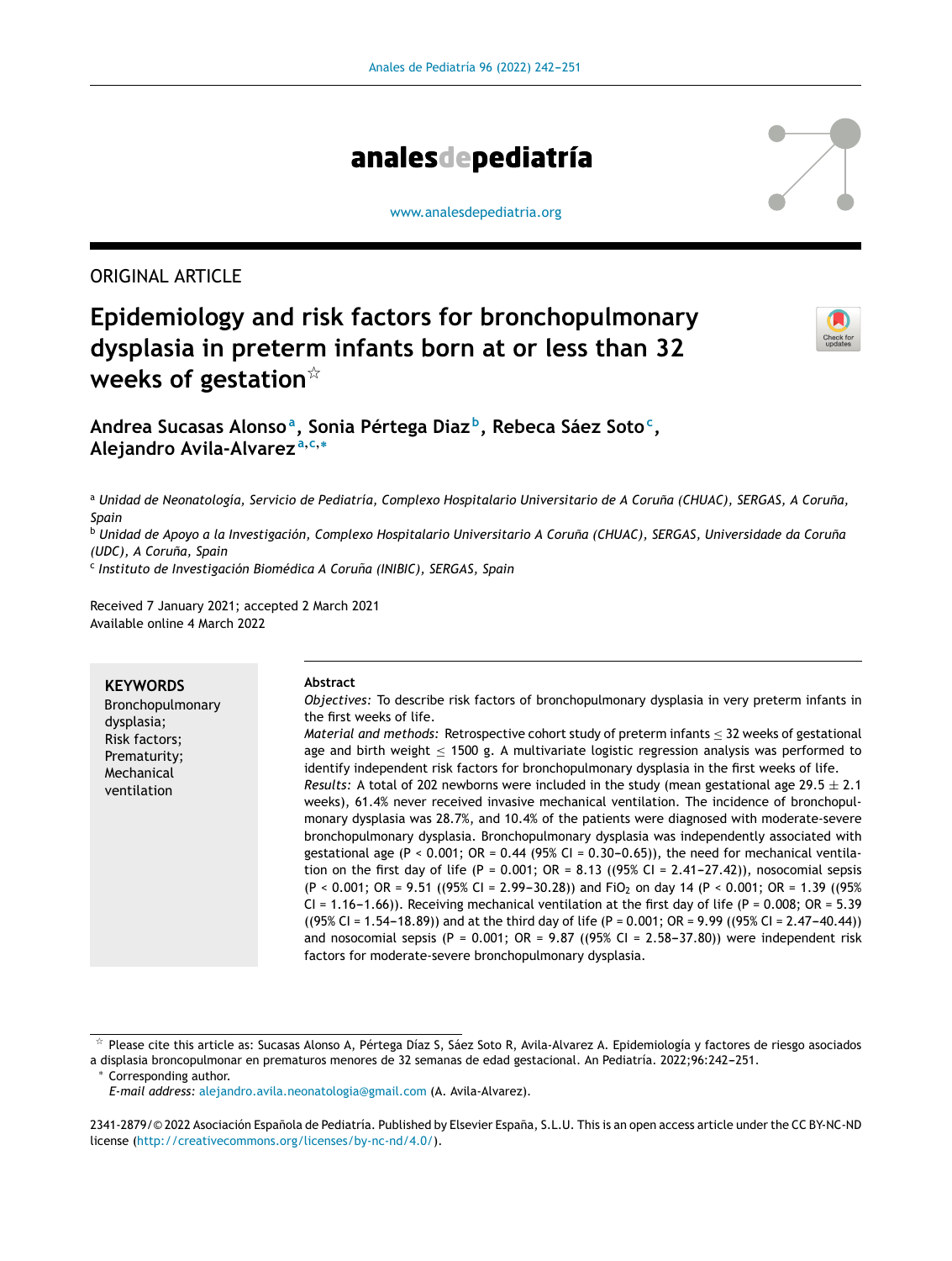*Conclusions:* Gestational age, mechanical ventilation in the first days of life and nosocomial sepsis are early risk factors for bronchopulmonary dysplasia. The analysis of simple and objective clinical data, allows us to select a group of patients at high risk of bronchopulmonary dysplasia in whom it could be justified to act more aggressively, and shows areas for improvement to prevent its development or reduce its severity.

© 2022 Asociación Española de Pediatría. Published by Elsevier España, S.L.U. This is an open access article under the CC BY-NC-ND license ([http://creativecommons.org/licenses/by-nc-nd/](http://creativecommons.org/licenses/by-nc-nd/4.0/)  $4.0/$ ).

**Epidemiología y factores de riesgo asociados a displasia broncopulmonar en prematuros menores de 32 semanas de edad gestacional**

#### **Resumen**

*Objetivos:* Describir los factores de riesgo de displasia broncopulmonar en las primeras semanas de vida en recién nacidos muy prematuros.

*Material y métodos:* Estudio observacional de cohortes retrospectivo en recién nacidos ≤32 semanas  $y < 1500$  gramos. Se realizó un análisis multivariante de regresión logística para identificar factores de riesgo independientes en las primeras semanas de vida.

*Resultados:* Se incluyeron 202 recién nacidos con una edad gestacional media de 29,5  $\pm$  2,1 semanas. El 61,4% de los pacientes no recibió ventilación mecánica invasiva. El 28,7% fue diagnosticado de displasia broncopulmonar, y el 10,4% de displasia broncopulmonar moderadagrave. La edad gestacional (p < 0,001; OR = 0,44 (95%IC = 0,30-0,65)), la ventilación mecánica en el día 1 (p = 0,001; OR = 8,13 ((95%IC = 2,41-27,42)), la sepsis nosocomial (p < 0,001; OR = 9,51  $((95\%C = 2,99-30,28))$  y la FiO<sub>2</sub> en el día 14 (p < 0,001; OR = 1,39 ((95%IC = 1,16-1,66)) fueron los factores de riesgo independientes de displasia broncopulmonar. La ventilación mecánica el día 1 (p = 0,008; OR = 5,39 ((95%IC = 1,54-18,89)) y 3 de vida (p = 0,001; OR = 9,99  $((95\%C = 2,47-40,44))$  y la sepsis nosocomial (p = 0,001; OR = 9,87 ((95%IC = 2,58-37,80)) se asociaron al desarrollo de displasia broncopulmonar moderada-grave.

*Conclusiones:* La edad gestacional, la ventilación mecánica en los primeros días de vida y la sepsis nosocomial son factores de riesgo precoces de displasia broncopulmonar. El análisis de datos clínicos sencillos y objetivos nos permite seleccionar a un grupo de pacientes con alto riesgo de desarrollar displasia broncopulmonar en el que podría estar justificado actuar de forma más agresiva, y nos muestra áreas de mejora para prevenir su desarrollo o disminuir su gravedad.

 $© 2022 Asociación Española de Pediatría. Publicado por Elsevier España, S.L.U. Este es un$ artículo Open Access bajo la licencia CC BY-NC-ND [\(http://creativecommons.org/licenses/by](http://creativecommons.org/licenses/by-nc-nd/4.0/)[nc-nd/4.0/](http://creativecommons.org/licenses/by-nc-nd/4.0/)).

### **Introduction**

**PALABRAS CLAVE**

Displasia broncopulmonar; Factores de riesgo; Prematuridad; Ventilación mecánica

Bronchopulmonary dysplasia (BPD) is a chronic pulmonary disease that affects approximately 50% of preterm neonates delivered before 28 weeks of gestation and 30% of those delivered before 32 weeks.<sup>[1,2](#page-8-0)</sup> The mortality is higher in infants that develop BPD, $3$  and those that survive are at increased risk of pulmonary and cardiovascular disease and, above all, neurodevelopmental sequelae, all of which are associated with a poorer quality of life and an increased use of health care resources.  $4-6$ 

The pathophysiology of BPD is multifactorial and has yet to be fully elucidated.<sup>[7](#page-8-0)</sup> At its core is preterm birth, $8$  on which various prenatal and postnatal factors act to modulate the baseline probability of developing the disease. $9$ Although multiple therapies have been investigated to prevent or treat BPD, a safe and effective treatment is not yet available, and evidence is mounting that there is a window of opportunity for treatment that far predates the clinical

diagnosis of BPD.<sup>[10](#page-8-0)</sup> Higgins et al.<sup>[9](#page-8-0)</sup> proposed that strategies aimed at preventing BPD should be implemented prenatally or in the first days post birth, mainly around the first week of life. Such interventions have been found to contribute to reducing neonatal mortality and some complications associ-ated with prematurity.<sup>[11,12](#page-8-0)</sup> However, they have not resulted in a significant reduction in the incidence of BPD. The increased survival of extremely preterm infants, in whom BPD is more prevalent, could partly explain these results, but they also reflect our inability to prevent the develop-ment of BPD.<sup>[13,14](#page-8-0)</sup>

Thus, identifying neonates at higher risk of BPD is one of the present challenges for neonatology and has been sub-ject to multiple studies<sup>[15](#page-8-0)</sup> with 2 main aims. The first, at the clinical level, is to enable the identification of patients in whom the benefits of currently available treatments out-weigh their risks.<sup>[16](#page-8-0)</sup> The second, at the level of research, is to allow the adequate selection of candidates for new treatments in the context of clinical trials.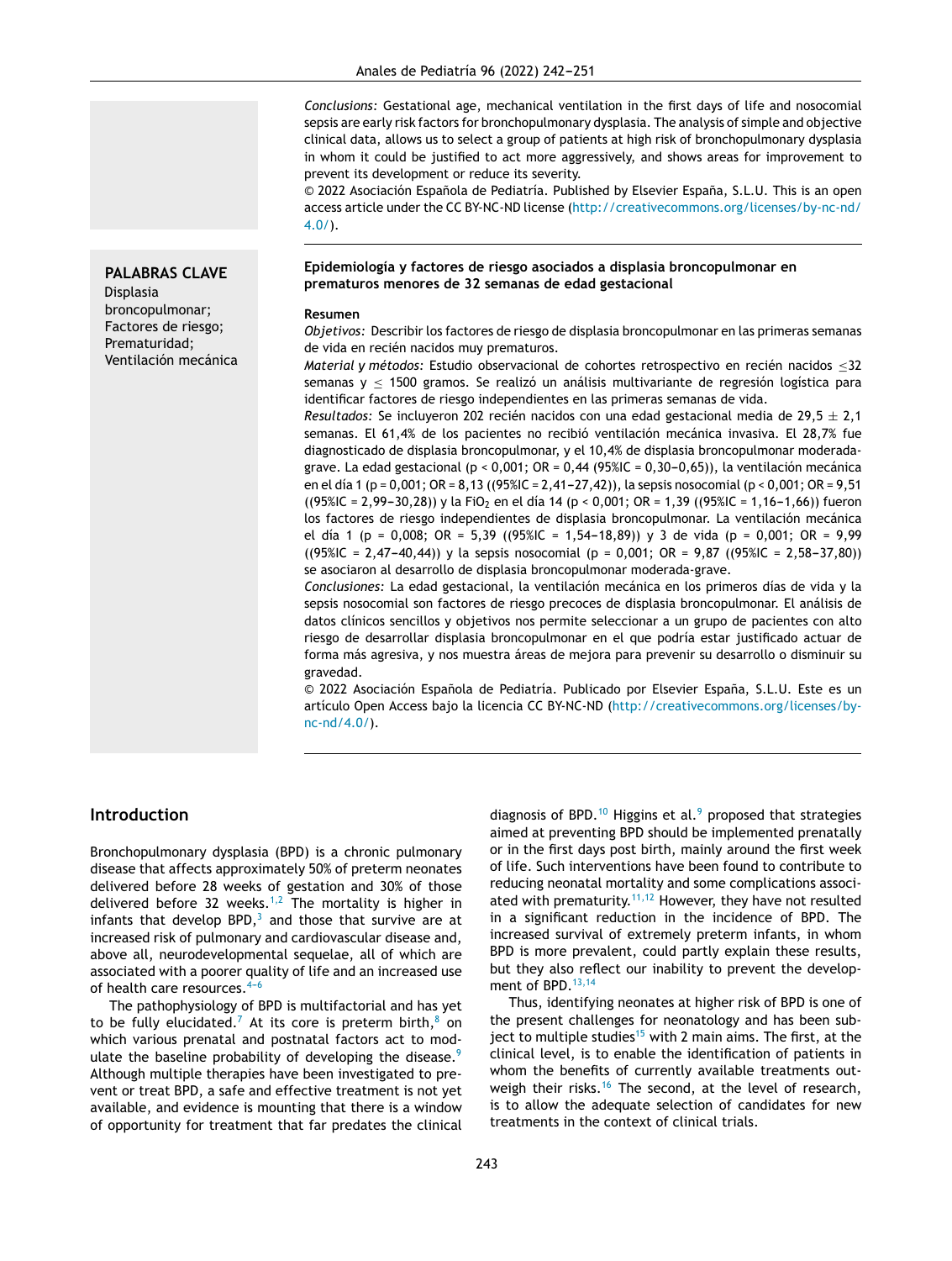The aim of our study was to establish the incidence, clinical characteristics and risk factors of cases of BPD and moderate-to-severe BPD in a contemporary sample of very preterm infants, analysing prenatal variables and neonatal outcomes in the first weeks post birth.

#### **Material and methods**

#### **Study design and sample**

We conducted a retrospective observational cohort study in the level IIIC neonatal intensive care unit (NICU) of a public hospital in Spain. We included infants born preterm at or before 32 weeks of gestation with birthweights of 1500 g or less in this hospital and admitted to the NICU between January 1, 2013 and August 30, 2020. We excluded infants with major congenital malformations or deceased before 28 days post birth. After applying the inclusion and exclusion criteria, we obtained a sample of 202 patients, which was large enough to estimate the incidence of BPD with a confidence of 95% and a precision of  $+/-6.5%$ , and to detect statistically significant relative risk (RR) values of 1.65 or greater associated with a risk factor expected in 50% of the population with a confidence of 95% and a statistical power of 80%. The protocol of the study was approved by the competent research ethics committee before its initiation.

#### **Variables and definitions**

We collected data on demographic, prenatal and obstetric characteristics, resuscitation in the delivery room and respiratory support in the first 2 weeks post birth (days 1, 3, 7 and 14), and the main outcomes associated with prematurity. The primary outcomes were BPD and moderate-severe BPD. We defined BPD as the need of supplemental oxygen at 28 days post birth (based on the nationwide SEN1500 database in Spain) and classified its severity based on oxygen requirements and need of respiratory support at 36 weeks: mild if the infant no longer required oxygen, moderate if the infant required a fraction of inspired oxygen (FiO<sub>2</sub>) of less than 30% and severe if the infant required a FiO<sub>2</sub> of 30% or greater or invasive mechanical ventilation (IMV). $17$ We defined necrotising enterocolitis (NEC) as meeting the criteria for Bell stage 2 or higher.<sup>[18](#page-8-0)</sup> Patent ductus arteriosus (PDA) was diagnosed by means of echocardiography, ordered based on the judgment of the clinician, and treated per the unit protocol. We defined intraventricular haemorrhage (IVH) based on the grading system proposed by Volpe.<sup>[19](#page-8-0)</sup> All infants underwent screening for retinopathy or prematurity (ROP), which was graded based on Spanish guidelines. $20$ We defined intrauterine growth restriction (IUGR) as a birth weight *z*-score of less than -1.5 based on the Fenton growth charts.[21](#page-8-0) The diagnosis of nosocomial sepsis was based on a positive result of blood culture. Metabolic bone disease of prematurity was diagnosed based on the serum levels of inorganic phosphate and alkaline phosphatase on week 3 post birth.<sup>[22](#page-8-0)</sup>

#### **Respiratory management protocol**

There were no relevant changes in respiratory management during the period under study. Resuscitation in the delivery room adhered to the recommendations of the working group on resuscitation of the Sociedad Española de Neonatología (Spanish Society of Neonatology), with initiation of respiratory support with non-invasive ventilation (NIV) with continuous positive airway pressure/non-invasive positive pressure ventilation (CPAP/NIPPV) with a T-piece resuscitator and mask.[23,24](#page-8-0) In the NICU, NIPPV was used for early rescue before contemplating orotracheal intubation (OTI) in the case of unfavourable progression of hyaline membrane disease. Surfactant was administered in the first hours post birth if oxygen requirements in NIV exceeded 30% or the patient required OTI. The method of choice for surfactant delivery in infants that were not intubated was the INtubation-SURfactant-Extubation (INSURE) procedure, during which NIV was maintained, avoiding the use of intermittent positive pressure breathing through the endotracheal tube, and following premedication with caffeine, fentanyl and atropine. Caffeine was administered for prophylaxis to all neonates born before 28 weeks of gestation and neonates delivered before 32 weeks if they developed apnoea of prematurity. Administration of a 22-day course of hydrocortisone (total dose 72.5 mg/kg) was contemplated in the case of intubated infants requiring a  $FiO<sub>2</sub>$  greater than  $30\%$  in week 3 post birth.<sup>[25](#page-9-0)</sup> Two patients received experimental intravenous mesenchymal stem cell therapy in the framework of a clinical trial.

#### **Statistical analysis**

We performed a descriptive analysis, summarising quantitative variables as mean  $\pm$  standard deviation and qualitative variables as absolute frequency and percentage distributions. We used the applicable tests in the univariate analysis: Student *t* or Mann-Whitney *U* test for quantitative data and  $\chi^2$  or Fisher exact test for qualitative data. We considered *p*-values of less than 005 statistically significant. We performed a multivariate analysis by means of logistic to identify risk factors for BPD. In this analysis, we included variables relating to the period before the diagnosis of BPD that were statistically significant in the univariate analysis as well as variables that were not statistically significant but that we considered clinically relevant. We excluded variables that were highly correlated to one another. We generated receiver operating characteristic (ROC) curves with calculation of the area under the curve (AUC) for the final models and applied 2 predictive models for BPD previ-ously described in the literature to our study sample<sup>[26,27](#page-9-0)</sup> for comparison. All the statistical analyses were made with the software SPSS version 24 (IBM Corp, Armonk, NY, USA).

#### **Results**

In the period under study, a total of 241 neonates born preterm at or before 32 weeks of gestation with a birthweight of 1500 g or less. We excluded those with major congenital malformations (*n* = 16) and those deceased before 28 days post birth, in who it was not possible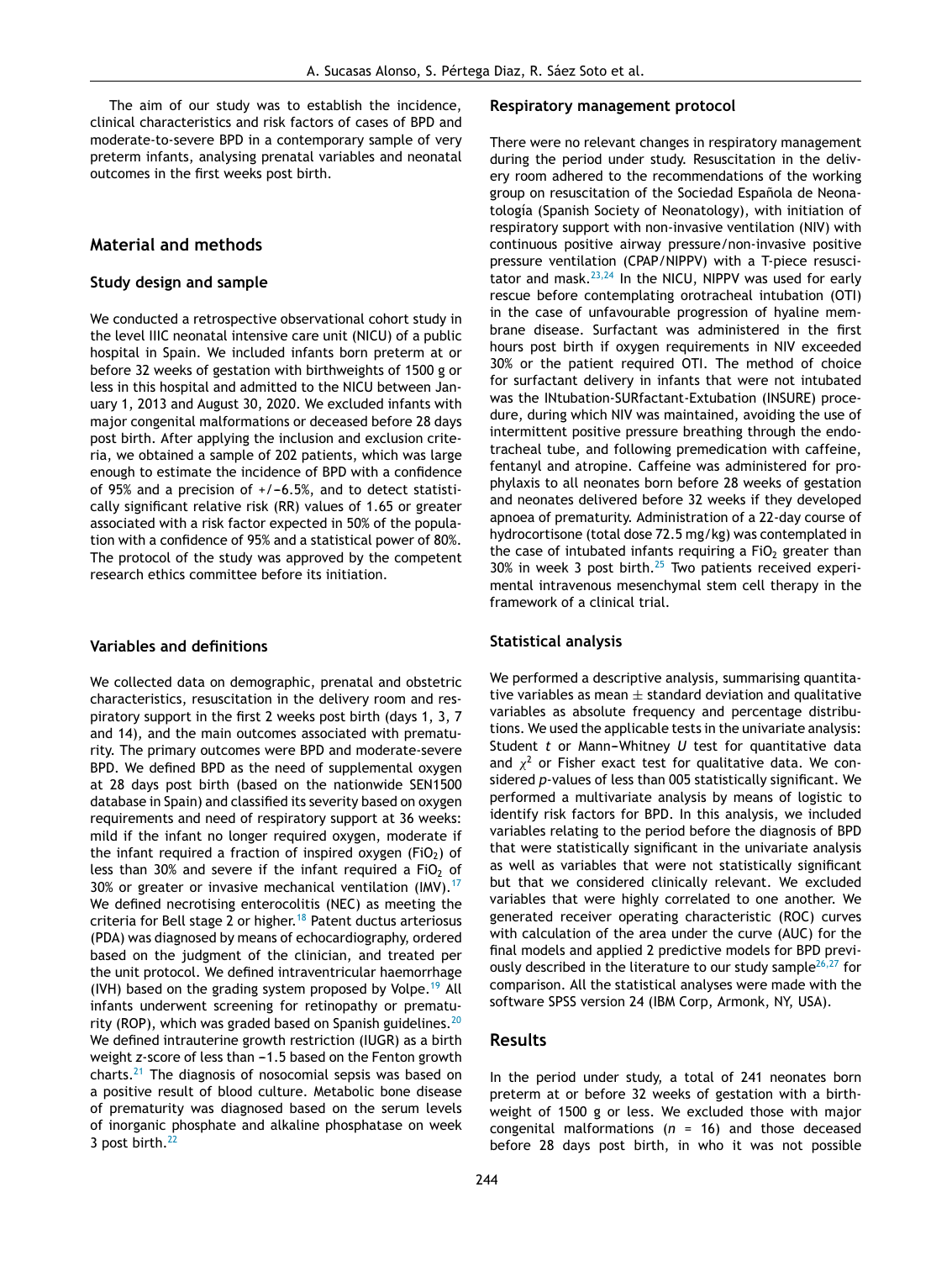

**Figure 1** Flowchart of the study sample. BPD, bronchopulmonary dysplasia; NICU, neonatal intensive care unit.

to diagnose BPD (*n* = 23, of who 8 died from respiratory causes). The final sample included 202 very preterm infants (106 female, 52.5%) (Fig. 1). The mean gestational age was 29.5  $\pm$  2.1 weeks and the mean birthweight 1142.1  $\pm$  255.5 g. [Table](#page-4-0) 1 presents the main perinatal characteristics of the sample and the most relevant neonatal diagnosis and outcomes.

A total of 58 patients (28.7%) received a diagnosis of BPD, of who 21 (10.4% of the total) were classified as cases of moderate-severe BPD; [Fig.](#page-5-0) 2 presents the distribution of cases by weeks of gestational age. Forty neonates (19.8%) required intubation in the delivery room, and 101 (50%) required surfactant during the stay. Seventy-eight (38.6%) received IMV during the stay, and the rest of the patients (*n* = 124) only required non-invasive respiratory support. None of the patients died after 28 days post birth.

[Table](#page-6-0) 2 summarises the results of the univariate analysis for BPD. The most relevant independent risk factors for BDP identified in the logistic regression analysis were gestational age (odds ratio [OR], 0.44; 95% CI = 0.30−0.65; *P* < 0.001),

the need of IMV in the first day post birth (OR, 8.13; 95%  $CI = 2.41 - 27.42$ ;  $P = 0.001$ ), nosocomial sepsis (OR, 9.51; 95% CI = 2.99-30.28;  $P < 0.001$ ) and the FiO<sub>2</sub> on day 14 post birth (OR, 1.39; 95% CI = 1.16-1.66;  $P < 0.001$ ) [\(Fig.](#page-8-0) 3). The AUC for the BPD model was 0.967 (95% CI, 0.944-0.990).

[Table](#page-7-0) 3 summarises the results of the univariate analysis for moderate-to-severe BPD. The most relevant independent risk factors for moderate-severe BDP identified in the logistic regression analysis were the need of IMV on days 1 (OR, 5.39; 95% CI = 1.54-18.89;  $P = 0.008$ ) and 3 of life (OR, 9.99; 95% CI =  $2.47 - 40.44$ ;  $P = 0.001$ ) and diagnosis of nosocomial sepsis (OR, 9.87; 95% CI = 2.58-37.80;  $P = 0.001$ ) [\(Fig.](#page-8-0) 3). The AUC for the moderate-severe BPD model was 0.891 (95%  $CI, 0.812 - 0.971$ .

The AUCs for the ROC curves of the previously published models selected for comparison were smaller compared to the AUCs obtained in our models. In the case of Gursoy et al.,  $^{27}$  $^{27}$  $^{27}$  the model for prediction of BPD had an AUC of 0.869 (95% CI, 0.815−0.922) and the model for moderate-severe BPD an AUC of 0.803 (95% CI, 0.711−0.895). In the case of Hunt et al.,<sup>[26](#page-9-0)</sup> the model for prediction of BPD had an AUC of 0.600 (95% CI, 0.508−0.692) and the model for moderatesevere BPD an AUC of 0.624 (95% CI, 0.480–0.767).

### **Discussion**

A better understanding of the risk factors for BPD is a key step toward the prevention and adequate management of this disease. Our study, conducted in a consecutive sample of infants delivered at or before 32 weeks of gestation with birthweights of 1500 g or less, most of who were managed with non-invasive support, and with an incidence of BPD similar to the incidence described in the previous literature, corroborated that lesser GA, the need of IMV in the first days post birth and nosocomial infection are the main early risk factors for BPD. The predictive ability of our models improved compared to past models.<sup>[26,27](#page-9-0)</sup>

In our patients, the incidence of moderate-severe BPD was 10.4%, lower compared to the national mean (15.8%) based on data from the SEN1500 study published by the iNeo network,<sup>[11](#page-8-0)</sup> which reported a significantly higher global incidence for participating countries (25.5%). These improved outcomes were also reflected in the survival free of moderate-severe BPD in infants delivered at or before 28 weeks, which was of 79.2% in our sample, greater than the national mean (61.4%), but similar to survival in hospitals in our region that have reported more favourable outcomes  $(72.5\%)$ .<sup>[28](#page-9-0)</sup> A factor that may play a role in these results is the lower frequency of extremely preterm infants in our case series.

It is widely accepted that gestational age is the best isolated predictor of BPD, $<sup>7</sup>$  $<sup>7</sup>$  $<sup>7</sup>$  although in most instances this is</sup> not a modifiable factor. At birth, the respiratory prognosis is often influenced by the cause of preterm birth and by the resulting interruption of foetal lung maturation.<sup>[7,9](#page-8-0)</sup> Thus, gestational birth is a very important factor in the most premature infants, who are born at a very early stage of lung maturation.<sup>[7](#page-8-0)</sup> It is highly probable that these infants will develop BPD independently of how they are managed after birth.<sup>[9](#page-8-0)</sup> Notwithstanding, there are multiple postnatal factors that can play a role in the severity of BPD and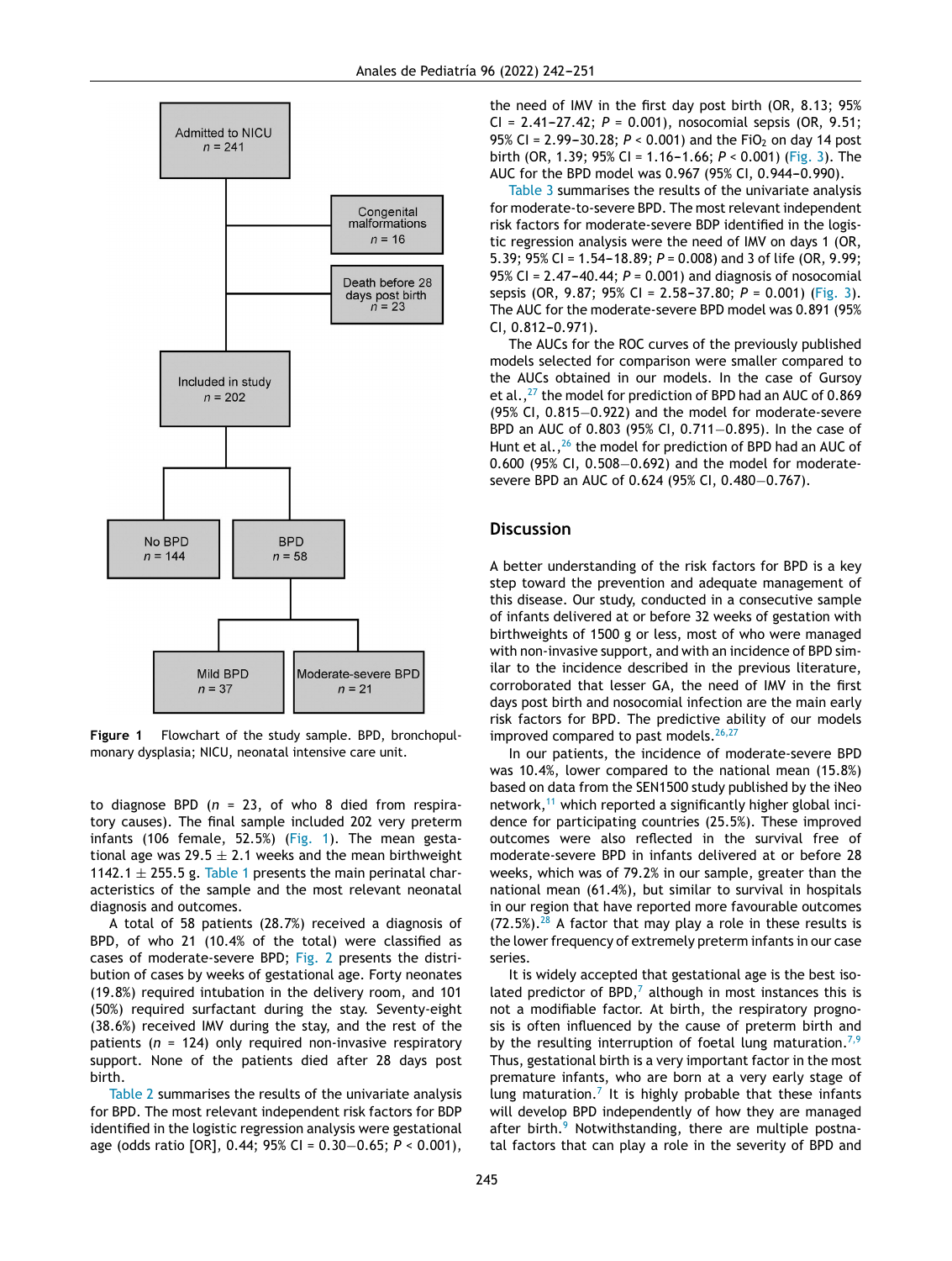<span id="page-4-0"></span>

| Table 1 | Descriptive analysis of study sample. |  |  |
|---------|---------------------------------------|--|--|
|         |                                       |  |  |

| Perinatal characteristics, mean $\pm$ SD | Total sample $n = 202$ | $GA < 28$ wk, $n = 77$ | GA 29-32 wk, $n = 125$ |
|------------------------------------------|------------------------|------------------------|------------------------|
| Gestational age (weeks)                  | $29.50 \pm 2.1$        | $27.3 \pm 1.2$         | $30.8 \pm 1.1$         |
| Birthweight (g)                          | $1142.08 \pm 255.5$    | $956.52 \pm 218.5$     | $1250.84 \pm 212.8$    |
| Weight z-score                           | $-0.46 \pm 0.8$        | $-0.01 \pm 0.8$        | $-0.74 \pm 0.6$        |
| Maternal age (years)                     | $34.19 \pm 6.3$        | $33.8 \pm 6.6$         | $34.4 \pm 6.2$         |
| $n$ (%)                                  |                        |                        |                        |
| <b>Maternal HTN</b>                      | 46 (22.8%)             | 13 (16.9%)             | 33 (26.4%)             |
| Chorioamnionitis                         | 32 (15.8%)             | 21 (27.3%)             | 11 $(8.8%)$            |
| Antenatal steroids <sup>a</sup>          | 198 (98%)              | 77 (100%)              | 121 (96.8%)            |
| Multiple birth                           | 77 (38.1%)             | 22 (28.6%)             | 55 (44%)               |
| Vaginal delivery                         | 46 (22.8%)             | 20 (26%)               | 26 (20.8%)             |
| <b>IVF</b>                               | 51 (25.2%)             | 15 (19.5%)             | 36 (28.8%)             |
| Sex (female)                             | 106 (52.5%)            | 44 (57.1%)             | 62 (49.6%)             |
| <b>IUGR</b>                              | 18 (8.9%)              | 3(3.9%)                | 15 (12%)               |
| Neonatal outcomes                        |                        |                        |                        |
| mean $\pm$ SD                            |                        |                        |                        |
| Length of stay, NICU                     | $26.39 \pm 18.9$       | $41.29 \pm 19.1$       | $17.2 \pm 11.5$        |
| Length of stay, total                    | $61.14 \pm 55.6$       | $85.8 \pm 82.5$        | $45.83 \pm 14.2$       |
| n(%)                                     |                        |                        |                        |
| <b>BPD</b>                               | 58 (28.7%)             | 50 (64.9%)             | 8(6.4%)                |
| moderate-severe BPD                      | 21 (10.4%)             | 17(22.1%)              | 4(3.2%)                |
| Oxygen at discharge                      | 8(4%)                  | 6(7.8%)                | 2(1.6%)                |
| <b>PDA</b>                               | 41 (20.3%)             | 31 (40.3%)             | 10(8%)                 |
| Pharmacological closure of PDA           | 29 (14.4%)             | 24 (31.2%)             | 5(4%)                  |
| Surgical closure of PDA                  | 12(5.9%)               | 9(11.7%)               | 3(2.4%)                |
| NEC                                      | 11 $(5.4%)$            | $7(9.1\%)$             | 4(3.2%)                |
| $ROP$ grade $>$ II                       | 22 (10.9%)             | 20(26.3%)              | 14 (11.2%)             |
| Nosocomial sepsis                        | 73 (36.1%)             | 41 (53.2%)             | 32 (25.6%)             |
| IVH grade > II                           | 12 (5.9%)              | 11(14.3%)              | $1(0.8\%)$             |
| <b>PVL</b>                               | 13 $(6.4%)$            | 10 (13%)               | 3(2.4%)                |
| <b>MBD</b>                               | 42 (20.8%)             | 21 (27.3%)             | 21 (16.8%)             |

AUC, area under the curve; BPD, bronchopulmonary dysplasia; GA, gestational age; HTN, hypertension; IQR, interquartile range; IUGR, intrauterine growth restriction; IVF, in vitro fertilization; IVH, intraventricular haemorrhage; MBD, metabolic bone disease; NEC, necrotising enterocolitis; NICU, neonatal intensive care unit; PDA, patent ductus arteriosus; PVL, periventricular leukomalacia; ROP, retinopathy of prematurity; SD, standard deviation; wk, week.

<sup>a</sup> Antenatal steroids: counts patients that received a full course for lung maturation.

therefore influence its outcomes, especially in less preterm infants. The activation of the inflammatory cascade and oxidative stress are 2 of the key pathophysiological pathways leading to the development of BPD. In association with this physiological basis, factors such as positive airway pressure, supplemental oxygen and postnatal sepsis have also been found to be related to BPD, $<sup>7</sup>$  $<sup>7</sup>$  $<sup>7</sup>$  as occurred in our</sup> study.

Several studies have described patterns of disease that can usually be identified in the first weeks of life.<sup>[29,30](#page-9-0)</sup> First, there are infants with mild pulmonary disease at birth that recover gradually. Then, there are infants that experience early persistent pulmonary deterioration and usually require prolonged respiratory support starting from birth. Lastly, there are infants who recover from initial lung dis-ease but later experience respiratory decompensation.<sup>7</sup> [T](#page-8-0)his goes beyond what Northway described in 1967 in patients with BPD, then defined as the pulmonary disease developed by preterm infants subjected to prolonged mechanical ventilation.[31](#page-9-0) Today's preterm infants do not have the same characteristics and are managed differently compared to the population in which BPD was first defined. Strategies used to improve lung development outcomes (used of synchronised ventilation modalities, standardization of lung volumes, increased use of NIV, early administration of surfactant and antenatal steroids) have resulted in the different population of patients we manage today.<sup>[29](#page-9-0)</sup> Every infant in our study was managed with these methods, as we obtained a consecutive sample of infants managed in the past decade. Thus, fewer than 4 in 10 patients received IMV during the hospital stay, and fewer than 2 in 10 required endotracheal intubation at birth. Notwithstanding, there is still a group of patients in whom the need of intubation and of IMV cannot be avoided.

When we analysed the relationship between IMV and BPD in the sample, we found that the need of IMV in the first days post birth was independently associated with the development of BPD, as previously described. $32,33$  Sixty percent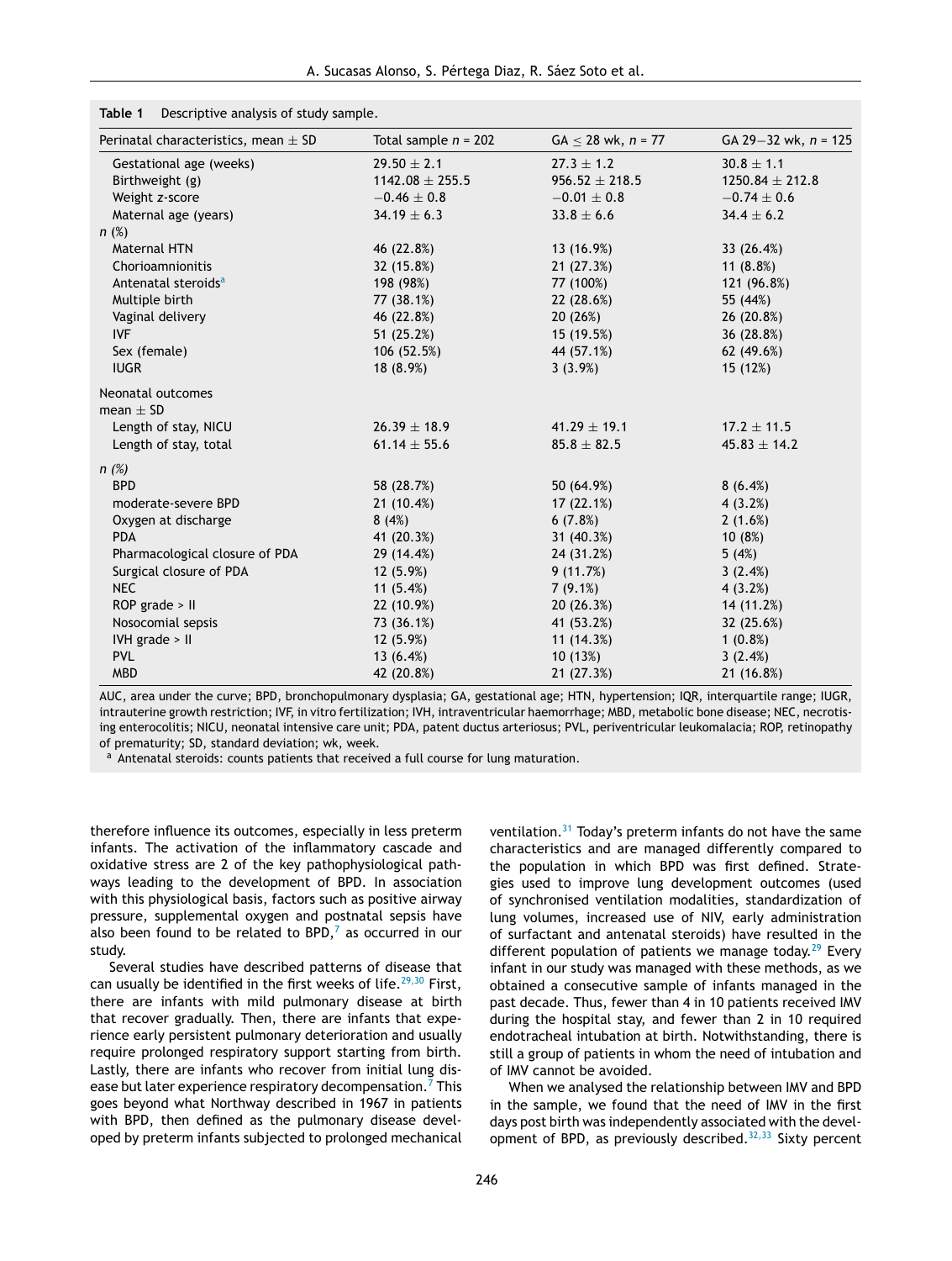<span id="page-5-0"></span>

No BPD mild BPD moderate-severe BPD

**Figure 2** Bar graph of the distribution of patients by weeks of gestational age at birth and number of patients with BPD and moderate-severe BPD in each age group. BPD, bronchopulmonary dysplasia.

of the patients that required intubation during stabilization in the delivery room developed BPD, and the percentage increased to 70% in those who required IMV in the first day of life. In contrast, only 14% of patients that were not intubated in the first day of life developed BPD. Similarly, nearly 9 out of 10 patients that needed IMV on day 3 post birth developed BPD and more than 50% moderate-severe BPD.

Our findings evinced another opportunity for improvement in the use of NIV for initial respiratory support. In our sample of very and extremely preterm infants, 8 in 10 received non-invasive respiratory support in the delivery room. In the group of patients that developed BPD, 60% had received CPAP/NIPPV at birth. However, this proportion decreased to 40% in the first 24 h post birth. Thus, there was a sizeable group of patients in who NIV failed in the first hours post birth and who eventually developed BPD. This was consistent with the findings in other case series in which CPAP failure was associated with an increase in morbidity, including BPD.<sup>[34](#page-9-0)</sup> Thorough investigation of these cases to establish NIV protocols and improve the respiratory management of these patients is an essential step that could help avoid IMV in a particularly important stage of disease development.<sup>[33,35,36](#page-9-0)</sup>

Multiple previous studies have demonstrated the association between postnatal sepsis and the development of pulmonary inflammation. $37-39$  Some have found evidence suggestive of a causal relationship between postnatal infec-tion, PDA and increased duration of IMV. [37,39](#page-9-0) All these factors are probably interrelated. However, in our study nosocomial sepsis remained an independent risk factor in the final logistic regression model. In fact, its presence was associated with a more than 9-fold increase in the risk of BPD as well as with the severity of BPD. Thus, in our population, nosocomial sepsis should be considered a risk factor in

and of its own. Improving the rate of nosocomial infection through stricter protocols and limited use of invasive procedures is another of the preventive strategies that should be prioritised.

There are limitations to our study, including its retrospective design, performance in a single centre and small sample size, in addition to the inclusion of preterm infants born between 28 and 32 weeks of gestation, in who the baseline risk of BPD is low. The definition of BPD as oxygen dependence at 28 days post birth also carries intrinsic limitations, such as the discrepancy with the criterion established in the 2001 consensus (dependency for 28 days). This could hinder comparisons with the results of other studies. The values of the AUCs in the ROC curves of our models should be interpreted with caution, as we did not select variables for application at specific time points and we did not correct for the overestimation that may result from testing the model in the same patients from who it was derived. Our conclusions should be analysed with prudence and are only directly applicable to the population under study. On the other hand, the study was conducted in a homogeneous consecutive sample spanning 7 years during which the same protocols were applied and there were no significant changes in clinical management, which was akin to clinical practice in other facilities in our region.

In conclusion, the analysis of simple and objective data available in the first days post birth, such as GA at birth and the need of IMV in days 1 and 3 of life, can help identify a subset of patients at high risk of BPD in whom more aggressive management may be warranted. Our findings may provide the foundation to develop early-stage predictive models or to compare the predictive power of new tools using clinical data that can be obtained at the bedside.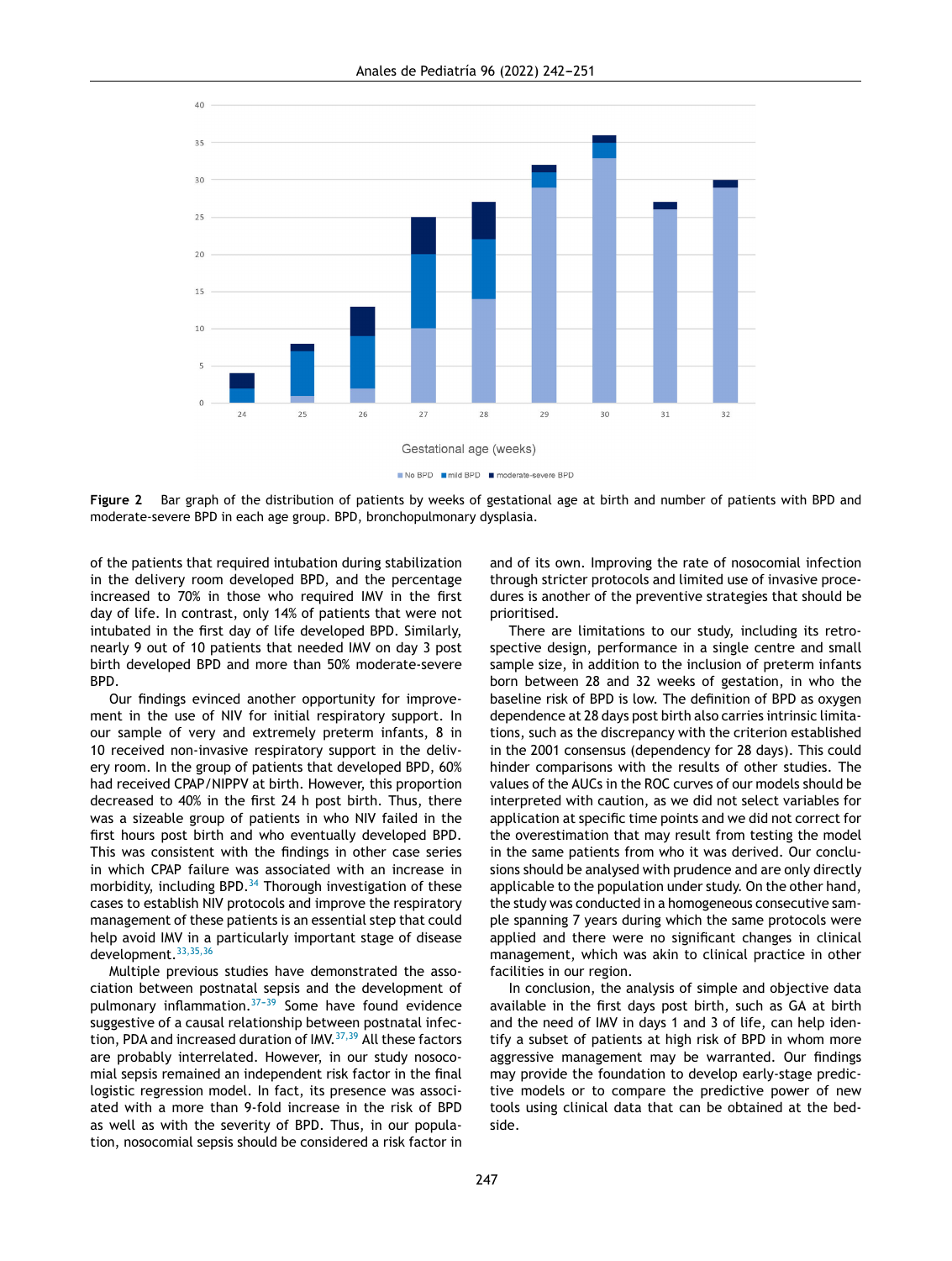## <span id="page-6-0"></span>**Table 2** Risk factors for bronchopulmonary dysplasia.

|                                             | BPD $(n = 58)$    | No BPD $(n = 144)$ | $\boldsymbol{p}$ | <b>AUC</b>               | 95% CI          |
|---------------------------------------------|-------------------|--------------------|------------------|--------------------------|-----------------|
| Perinatal characteristics                   |                   |                    |                  |                          |                 |
| mean $\pm$ SD                               |                   |                    |                  |                          |                 |
| Gestational age <sup>a</sup>                | $27.5 \pm 1.7$    | $30.3 \pm 1.6$     | < 0.001          | 0.888                    | $0.77 - 1$      |
| Weight $(g)^b$                              | $938.7 \pm 216.8$ | $1224 \pm 222.5$   | < 0.001          | 0.790                    | $0.62 - 0.96$   |
| Weight z-scoreb                             | $-0.2 \pm 0.9$    | $-0.6 \pm 0.8$     | 0.005            | 0.628                    | $0.54 - 0.72$   |
| Maternal age (years)                        | $34.2 \pm 6.9$    | $34.2 \pm 6.1$     | 0.980            | 0.500                    | $0.41 - 0.59$   |
| n(%)                                        |                   |                    |                  | RR                       | 95% CI          |
| Maternal hypertension                       | 12 (20.7%)        | 34 (23.6%)         | 0.654            | 0.885                    | $0.51 - 1.52$   |
| Chorioamnionitis                            | 10 (17.2%)        | 22 (15.3%)         | 0.729            | 1107                     | $0.63 - 1.95$   |
| Antenatal steroids <sup>c</sup>             | 57 (98.3%)        | 141 (97.9%)        | 0.868            | 1515                     | $0.21 - 6.37$   |
| Multiple birth                              | 19 (32.8%)        | 58 (40.3%)         | 0.319            | 0.791                    | $0.49 - 1.36$   |
| <b>IVF</b>                                  | 12 (20.7%)        | 39 (27.1%)         | 0.344            | 0.772                    | $0.44 - 1.34$   |
| Vaginal delivery                            | 17 (29.3%)        | 29 (20.1%)         | 0.160            | 1406                     | $0.89 - 2.23$   |
| Female sex                                  | 27 (46.6%)        | 79 (54.8%)         | 0.285            | 0.789                    | $0.51 - 1.22$   |
| <b>IUGR</b>                                 | 3(5.2%)           | 15 (10.4%)         | 0.237            | 0.557                    | $0.19 - 1.60$   |
| Resuscitation in delivery room              |                   |                    |                  |                          |                 |
| n(%)                                        |                   |                    |                  | <b>RR</b>                | 95% CI          |
| Oxygenb                                     | 55 (94.8%)        | 114 (79.2%)        | 0.006            | 3580                     | $1.29 - 10.76$  |
| OTI <sup>b</sup>                            | 24 (41.4%)        | 16(11.1%)          | < 0.001          | 2859                     | $1.93 - 4.23$   |
| Cardiac massage                             | 4(6.9%)           | 6(4.2%)            | 0.418            | 1422                     | $0.64 - 3.14$   |
| Adrenaline                                  | 3(5.2%)           | 4(2.8%)            | 0.400            | 1519                     | $0.63 - 3.68$   |
| Neonatal outcomes                           |                   |                    |                  |                          |                 |
| mean $\pm$ SD                               |                   |                    |                  | <b>AUC</b>               | 95% CI          |
| $FiO2$ day 1 <sup>b</sup>                   | $28.9 \pm 13.1$   | $23.9 \pm 5.5$     | 0.007            | 0.661                    | $0.58 - 0.74$   |
| $FiO2$ day $3b$                             | $26\pm7.5$        | $22.3 \pm 3.1$     | 0.001            | 0.699                    | $0.61 - 0.78$   |
| $FiO2$ day $7b$                             | $25.4 \pm 6.2$    | $21.7 \pm 2.4$     | < 0.001          | 0.709                    | $0.62 - 0.80$   |
| $FiO2$ day 14 <sup>a</sup>                  | $27.8 \pm 7.2$    | $21.4 \pm 1.9$     | < 0.001          | 0.835                    | $0.76 - 0.91$   |
| $n$ (%)                                     |                   |                    |                  | <b>RR</b>                | 95% CI          |
| Surfactant <sup>b</sup>                     | 50 (86.2%)        | 51 (35.4%)         | < 0.001          | 6250                     | $3.12 - 12.50$  |
| <b>nCPAP</b>                                | 58 (100%)         | 137 (95.1%)        | 0.087            | $\overline{\phantom{0}}$ |                 |
| <b>NIPPV</b> b                              | 57 (98.3%)        | 53 (36.8%)         | < 0.001          | 47,673                   | $6.73 - 337.63$ |
| <b>CMV</b> b                                | 50 (86.2%)        | 28 (19.4%)         | < 0.001          | 9936                     | $1.98 - 19.82$  |
| <b>HFOVb</b>                                | 5(8.6%)           | 3(2.1%)            | 0.031            | 2288                     | $1.28 - 4.10$   |
| IMV day 1 post birth <sup>a</sup>           | 36 (62.1%)        | 15 (10.4%)         | < 0.001          | 4845                     | $3.17 - 7.41$   |
| IMV day 3 post birth <sup>b</sup>           | 18 (31%)          | 3(2.1%)            | < 0.001          | 3878                     | $2.80 - 5.36$   |
| IMV day 7 post birth <sup>b</sup>           | 12 (20.7%)        | 1 $(0.7%)$         | < 0.001          | 3792                     | $2.82 - 5.10$   |
| IMV day 14 post birth <sup>b</sup>          | 17 (29.3%)        | 1(0.7%)            | < 0.001          | 4238                     | $3.16 - 5.68$   |
| <b>PDA</b> b                                | 26 (44.8%)        | 15 (10.4%)         | < 0.001          | 3190                     | $2.16 - 4.70$   |
| Pharmacological closure of PDA <sup>b</sup> | 20 (34.5%)        | 9(6.3%)            | < 0.001          | 3140                     | $2.16 - 4.55$   |
| Surgical closure of PDA <sup>b</sup>        | 9(15.5%)          | 3(2.1%)            | < 0.001          | 2908                     | $1.94 - 4.36$   |
| Sepsis nosocomial <sup>a</sup>              | 41 (70.7%)        | 32 (22.2%)         | < 0.001          | 4262                     | $2.62 - 6.94$   |

AUC, area under the curve; CI, confidence interval; CMV, conventional mechanical ventilation; HFOV, high-frequency oscillatory ventilation; HTN, hypertension; IMV, invasive mechanical ventilation; IUGR, intrauterine growth restriction; IVF, in vitro fertilization; nCPAP, nasal continuous positive airway pressure; NIPPV, non-invasive positive pressure ventilation; OTI, orotracheal intubation; PDA, patent ductus arteriosus; RR, relative risk; SD, standard deviation.

<sup>a</sup> Variables included as risk factors in the final logistic regression model of BPD.

**b** Statistically significant association with BPD.

<sup>c</sup> Antenatal steroids: counts patients that received a full course for lung maturation.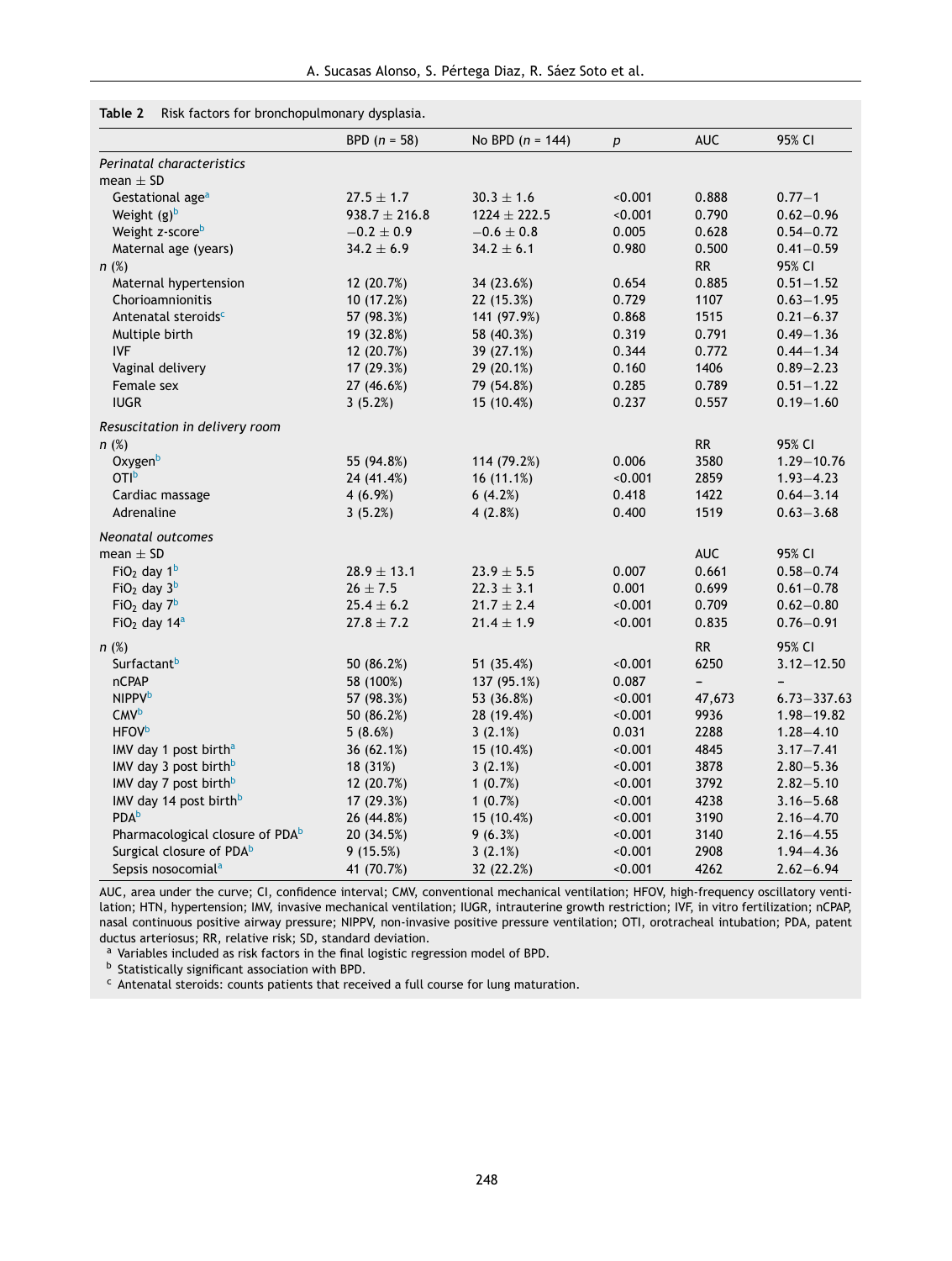#### <span id="page-7-0"></span>**Table 3** Risk factors for moderate-to-severe bronchopulmonary dysplasia.

|                                             | Moderate-severe<br>BPD $(n = 21)$ | No<br>moderate-severe<br>BPD $(n = 181)$ | p       | <b>AUC</b>               | 95% CI          |
|---------------------------------------------|-----------------------------------|------------------------------------------|---------|--------------------------|-----------------|
| Perinatal characteristics                   |                                   |                                          |         |                          |                 |
| mean $\pm$ SD                               |                                   |                                          |         |                          |                 |
| Gestational ageb                            | $27.78 \pm 2$                     | $29.7 \pm 2$                             | < 0.001 | 0.447                    | $0.12 - 0.79$   |
| Weight $(g)^b$                              | $923.1 \pm 268.3$                 | $1167.5 \pm 242.2$                       | < 0.001 | 0.404                    | $0.10 - 0.70$   |
| Weight z-score                              | $-0.5 \pm 0.8$                    | $-0.4 \pm 0.8$                           | 0.604   | 0.649                    | $0.30 - 0.99$   |
| Maternal age (years)                        | $33 \pm 6.3$                      | $34.3 \pm 6.3$                           | 0.365   | 0.429                    | $0.30 - 0.56$   |
| $n$ (%)                                     |                                   |                                          |         | <b>RR</b>                | 95% CI          |
| Maternal HTN                                | 6(28.6%)                          | 40 (22.1%)                               | 0.503   | 1356                     | $0.56 - 3.30$   |
| Chorioamnionitis                            | 2(9.5%)                           | 30 (16.6%)                               | 0.402   | 0.559                    | $0.14 - 2.28$   |
| Antenatal steroids <sup>a</sup>             | 20 (95.2%)                        | 178 (98.3%)                              | 0.334   | 0.404                    | $0.07 - 2.32$   |
| Multiple birth                              | 9(42.9%)                          | 68 (37.6%)                               | 0.637   | 1217                     | $0.54 - 2.75$   |
| <b>IVF</b>                                  | 4 (19%)                           | 47 (26%)                                 | 0.490   | 0.696                    | $0.25 - 1.97$   |
| Vaginal delivery                            | 6(28.6%)                          | 40 (22.1%)                               | 0.552   | 1356                     | $0.56 - 3.30$   |
| Sex (female)                                | 8(38.1%)                          | 98 (54.1%)                               | 0.163   | 0.557                    | $0.24 - 1.29$   |
| <b>IUGR</b>                                 | 1(4.8%)                           | 17(9.4%)                                 | 0.481   | 0.511                    | $0.07 - 3.60$   |
| Resuscitation in delivery room              |                                   |                                          |         |                          |                 |
| $n$ (%)                                     |                                   |                                          |         | <b>RR</b>                | 95% CI          |
| Oxygenb                                     | 21 (100%)                         | 148 (81.8%)                              | 0.032   | -                        |                 |
| OTI <sup>c</sup>                            | 8(38.1%)                          | 32 (17.7%)                               | 0.026   | 2492                     | $1.11 - 5.60$   |
| Cardiac massage                             | 1(4.8%)                           | 9(5%)                                    | 0.966   | 0.960                    | $0.14 - 6.45$   |
| Adrenaline                                  | $\mathbf{0}$                      | 7(3.9%)                                  | 0.359   | -                        | -               |
| Neonatal outcomes                           |                                   |                                          |         |                          |                 |
| mean $\pm$ SD                               |                                   |                                          |         | <b>AUC</b>               | 95% CI          |
| $FiO2$ day $1b$                             | $32.9 \pm 17.2$                   | $24.5 \pm 6.6$                           | 0.007   | 0.733                    | $0.61 - 0.85$   |
| $FiO2$ day $3b$                             | $27.7 \pm 8.2$                    | $22.9 \pm 4.3$                           | 0.037   | 0.716                    | $0.59 - 0.85$   |
| $FiO2$ day $7b$                             | $26.6 \pm 6.6$                    | $22.3 \pm 3.7$                           | 0.015   | 0.709                    | $0.57 - 0.84$   |
| $FiO2$ day 14 <sup>b</sup>                  | $29.7 \pm 8.1$                    | $22.5 \pm 4$                             | 0.009   | 0.826                    | $0.72 - 0.93$   |
| $n$ (%)                                     |                                   |                                          |         | <b>RR</b>                | 95% CI          |
| Surfactant <sup>b</sup>                     | 20 (95.2%)                        | 81 (44.8%)                               | < 0.001 | 20,000                   | $2.74 - 146.21$ |
| <b>nCPAP</b>                                | 21 (100%)                         | 174 (96.1%)                              | 0.359   | -                        |                 |
| <b>NIPPV</b> b                              | 21 (100%)                         | 89 (49.2%)                               | 0.010   | $\overline{\phantom{0}}$ |                 |
| <b>CMV<sup>b</sup></b>                      | 20 (95.2%)                        | 58 (32%)                                 | < 0.001 | 31,795                   | $4.35 - 232.20$ |
| <b>HFOV</b> <sup>b</sup>                    | 3(14.3%)                          | 5(2.8%)                                  | 0.010   | 4042                     | $1.49 - 10.95$  |
| IMV day 1 post birth <sup>c</sup>           | 16 (76.2%)                        | 36 (19.9%)                               | < 0.001 | 9474                     | $3.65 - 24.56$  |
| IMV day 3 post birth <sup>c</sup>           | 11 (52.4%)                        | 10(5.5%)                                 | < 0.001 | 9481                     | $4.58 - 19.62$  |
| IMV day 7 post birth <sup>b</sup>           | 6(28.6%)                          | 7(3.9%)                                  | < 0.001 | 5815                     | $2.71 - 12.46$  |
| IMV day 14 post birth <sup>b</sup>          | 8(38.1%)                          | 10(5.5%)                                 | < 0.001 | 6290                     | $3.01 - 13.13$  |
| <b>PDA</b> b                                | 10 (47.6%)                        | 31 (17.1%)                               | 0.001   | 3570                     | $1.63 - 7.82$   |
| Pharmacological closure of PDA <sup>b</sup> | 7(33.3%)                          | 22 (12.2%)                               | 0.009   | 2983                     | $1.32 - 6.76$   |
| Surgical closure of PDA <sup>b</sup>        | 5(23.8%)                          | 7(3.9%)                                  | < 0.001 | 4948                     | $2.18 - 11.20$  |
| Nosocomial sepsisc                          | 17 (81%)                          | 56 (30.9%)                               | < 0.001 | 7510                     | $2.63 - 21.48$  |

AUC, area under the curve; CI, confidence interval; CMV, conventional mechanical ventilation; HFOV, high-frequency oscillatory ventilation; HTN, hypertension; IMV, invasive mechanical ventilation; IUGR, intrauterine growth restriction; IVF, in vitro fertilization; nCPAP, nasal continuous positive airway pressure; NIPPV, non-invasive positive pressure ventilation; OTI, orotracheal intubation; PDA, patent ductus arteriosus; RR, relative risk; SD, standard deviation.

a Antenatal steroids: counts patients that received a full course for lung maturation.

**b** Statistically significant association with BPD.

<sup>c</sup> Variables included as risk factors in the final logistic regression model of BPD.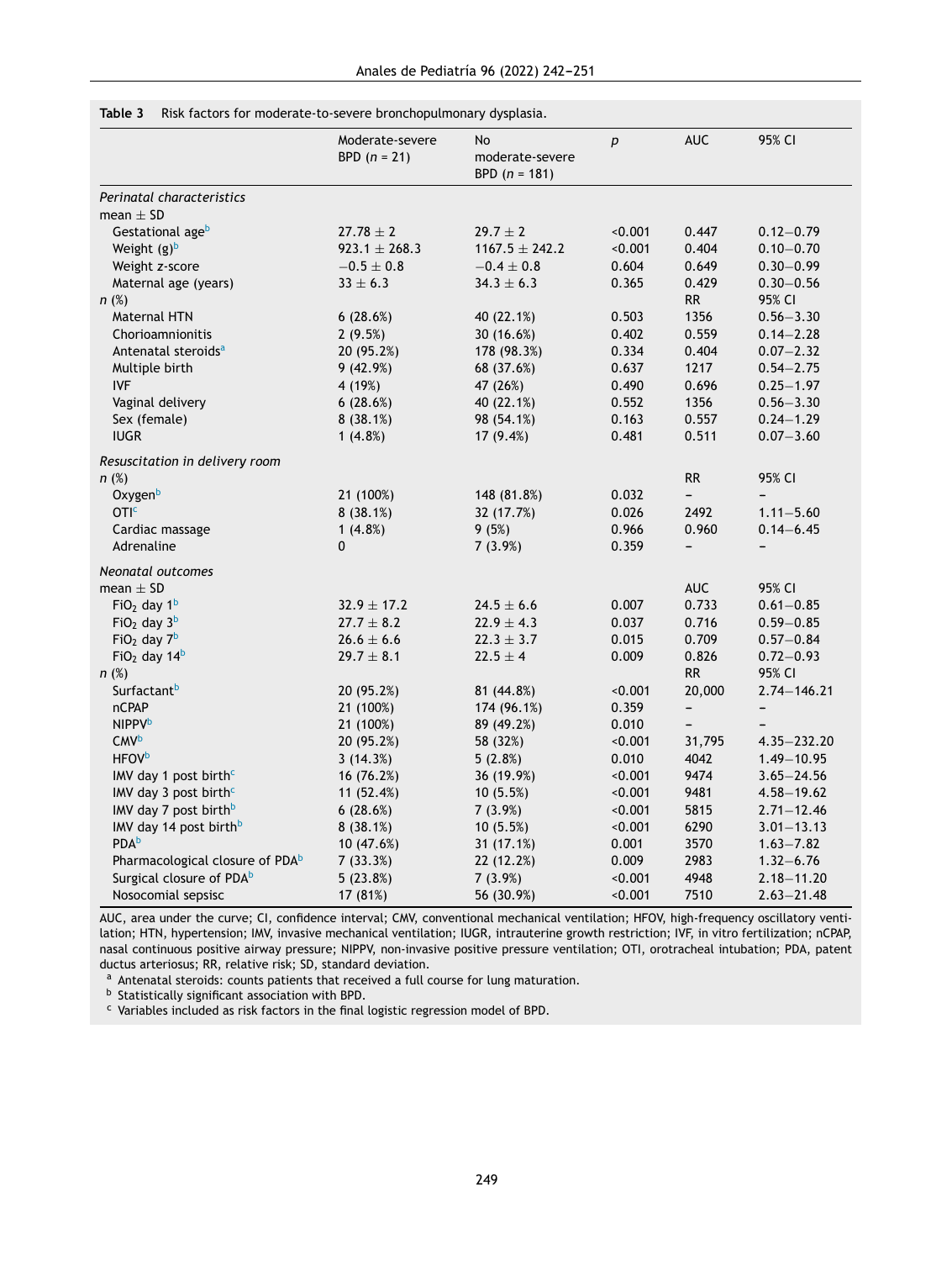<span id="page-8-0"></span>

(b) Dependent variable: moderate-severe BPD



**Figure 3** Forest plot of the odd ratios obtained in the logistic regression models of bronchopulmonary dysplasia and moderate-to-severe bronchopulmonary dysplasia with the corresponding 95% confidence intervals. BPD, bronchopulmonary dysplasia; IMV, invasive mechanical ventilation.

#### **Data availability**

Data will be made available on request.

#### **Funding**

This research did not receive any external funding.

### **Conflicts of interest**

The authors have no conflicts of interest to declare.

# **References**

- 1. [Jensen](http://refhub.elsevier.com/S2341-2879(22)00032-1/sbref0005) [EA,](http://refhub.elsevier.com/S2341-2879(22)00032-1/sbref0005) [Schmidt](http://refhub.elsevier.com/S2341-2879(22)00032-1/sbref0005) [B.](http://refhub.elsevier.com/S2341-2879(22)00032-1/sbref0005) [Epidemiology](http://refhub.elsevier.com/S2341-2879(22)00032-1/sbref0005) [of](http://refhub.elsevier.com/S2341-2879(22)00032-1/sbref0005) [bronchopulmonary](http://refhub.elsevier.com/S2341-2879(22)00032-1/sbref0005) [dysplasia.](http://refhub.elsevier.com/S2341-2879(22)00032-1/sbref0005) [Birth](http://refhub.elsevier.com/S2341-2879(22)00032-1/sbref0005) [Defects](http://refhub.elsevier.com/S2341-2879(22)00032-1/sbref0005) [Res](http://refhub.elsevier.com/S2341-2879(22)00032-1/sbref0005) [A](http://refhub.elsevier.com/S2341-2879(22)00032-1/sbref0005) [Clin](http://refhub.elsevier.com/S2341-2879(22)00032-1/sbref0005) [Mol](http://refhub.elsevier.com/S2341-2879(22)00032-1/sbref0005) [Teratol.](http://refhub.elsevier.com/S2341-2879(22)00032-1/sbref0005) [2014;100:](http://refhub.elsevier.com/S2341-2879(22)00032-1/sbref0005)  $145 - 57$
- 2. García-Muñoz [Rodrigo](http://refhub.elsevier.com/S2341-2879(22)00032-1/sbref0010) [F,](http://refhub.elsevier.com/S2341-2879(22)00032-1/sbref0010) [Losada](http://refhub.elsevier.com/S2341-2879(22)00032-1/sbref0010) [Martínez](http://refhub.elsevier.com/S2341-2879(22)00032-1/sbref0010) [A,](http://refhub.elsevier.com/S2341-2879(22)00032-1/sbref0010) [Elorza](http://refhub.elsevier.com/S2341-2879(22)00032-1/sbref0010) [Fernández](http://refhub.elsevier.com/S2341-2879(22)00032-1/sbref0010) [MD,](http://refhub.elsevier.com/S2341-2879(22)00032-1/sbref0010) [Moreno](http://refhub.elsevier.com/S2341-2879(22)00032-1/sbref0010) [Hernando](http://refhub.elsevier.com/S2341-2879(22)00032-1/sbref0010) [J,](http://refhub.elsevier.com/S2341-2879(22)00032-1/sbref0010) [Figueras](http://refhub.elsevier.com/S2341-2879(22)00032-1/sbref0010) [Aloy](http://refhub.elsevier.com/S2341-2879(22)00032-1/sbref0010) [J,](http://refhub.elsevier.com/S2341-2879(22)00032-1/sbref0010) [Vento](http://refhub.elsevier.com/S2341-2879(22)00032-1/sbref0010) [Torres](http://refhub.elsevier.com/S2341-2879(22)00032-1/sbref0010) [M.](http://refhub.elsevier.com/S2341-2879(22)00032-1/sbref0010) [The](http://refhub.elsevier.com/S2341-2879(22)00032-1/sbref0010) [burden](http://refhub.elsevier.com/S2341-2879(22)00032-1/sbref0010) [of](http://refhub.elsevier.com/S2341-2879(22)00032-1/sbref0010) [respiratory](http://refhub.elsevier.com/S2341-2879(22)00032-1/sbref0010) [disease](http://refhub.elsevier.com/S2341-2879(22)00032-1/sbref0010) [in](http://refhub.elsevier.com/S2341-2879(22)00032-1/sbref0010) [very-low-birth-weight](http://refhub.elsevier.com/S2341-2879(22)00032-1/sbref0010) [infants:](http://refhub.elsevier.com/S2341-2879(22)00032-1/sbref0010) [changes](http://refhub.elsevier.com/S2341-2879(22)00032-1/sbref0010) [in](http://refhub.elsevier.com/S2341-2879(22)00032-1/sbref0010) [perinatal](http://refhub.elsevier.com/S2341-2879(22)00032-1/sbref0010) [care](http://refhub.elsevier.com/S2341-2879(22)00032-1/sbref0010) [and](http://refhub.elsevier.com/S2341-2879(22)00032-1/sbref0010) [outcomes](http://refhub.elsevier.com/S2341-2879(22)00032-1/sbref0010) [in](http://refhub.elsevier.com/S2341-2879(22)00032-1/sbref0010) [a](http://refhub.elsevier.com/S2341-2879(22)00032-1/sbref0010) [decade](http://refhub.elsevier.com/S2341-2879(22)00032-1/sbref0010) [in](http://refhub.elsevier.com/S2341-2879(22)00032-1/sbref0010) [Spain.](http://refhub.elsevier.com/S2341-2879(22)00032-1/sbref0010) [Neonatology.](http://refhub.elsevier.com/S2341-2879(22)00032-1/sbref0010) 2017;112:30-9.
- 3. [De](http://refhub.elsevier.com/S2341-2879(22)00032-1/sbref0015) [Jesus](http://refhub.elsevier.com/S2341-2879(22)00032-1/sbref0015) [LC,](http://refhub.elsevier.com/S2341-2879(22)00032-1/sbref0015) [Pappas](http://refhub.elsevier.com/S2341-2879(22)00032-1/sbref0015) [A,](http://refhub.elsevier.com/S2341-2879(22)00032-1/sbref0015) [Shankaran](http://refhub.elsevier.com/S2341-2879(22)00032-1/sbref0015) [S,](http://refhub.elsevier.com/S2341-2879(22)00032-1/sbref0015) [Kendrick](http://refhub.elsevier.com/S2341-2879(22)00032-1/sbref0015) [D,](http://refhub.elsevier.com/S2341-2879(22)00032-1/sbref0015) [Das](http://refhub.elsevier.com/S2341-2879(22)00032-1/sbref0015) [A,](http://refhub.elsevier.com/S2341-2879(22)00032-1/sbref0015) [Higgins](http://refhub.elsevier.com/S2341-2879(22)00032-1/sbref0015) [RD,](http://refhub.elsevier.com/S2341-2879(22)00032-1/sbref0015) [et](http://refhub.elsevier.com/S2341-2879(22)00032-1/sbref0015) [al.](http://refhub.elsevier.com/S2341-2879(22)00032-1/sbref0015) [Risk](http://refhub.elsevier.com/S2341-2879(22)00032-1/sbref0015) [factors](http://refhub.elsevier.com/S2341-2879(22)00032-1/sbref0015) [for](http://refhub.elsevier.com/S2341-2879(22)00032-1/sbref0015) [post-neonatal](http://refhub.elsevier.com/S2341-2879(22)00032-1/sbref0015) [intensive](http://refhub.elsevier.com/S2341-2879(22)00032-1/sbref0015) [care](http://refhub.elsevier.com/S2341-2879(22)00032-1/sbref0015) [unit](http://refhub.elsevier.com/S2341-2879(22)00032-1/sbref0015) [dis](http://refhub.elsevier.com/S2341-2879(22)00032-1/sbref0015)[charge](http://refhub.elsevier.com/S2341-2879(22)00032-1/sbref0015) [mortality](http://refhub.elsevier.com/S2341-2879(22)00032-1/sbref0015) [among](http://refhub.elsevier.com/S2341-2879(22)00032-1/sbref0015) [extremely](http://refhub.elsevier.com/S2341-2879(22)00032-1/sbref0015) [low](http://refhub.elsevier.com/S2341-2879(22)00032-1/sbref0015) [birth](http://refhub.elsevier.com/S2341-2879(22)00032-1/sbref0015) [weight](http://refhub.elsevier.com/S2341-2879(22)00032-1/sbref0015) [infants.](http://refhub.elsevier.com/S2341-2879(22)00032-1/sbref0015) [J](http://refhub.elsevier.com/S2341-2879(22)00032-1/sbref0015) [Pediatr.](http://refhub.elsevier.com/S2341-2879(22)00032-1/sbref0015) 2012;161:70-4.
- 4. [Fawke](http://refhub.elsevier.com/S2341-2879(22)00032-1/sbref0020) [J,](http://refhub.elsevier.com/S2341-2879(22)00032-1/sbref0020) [Lum](http://refhub.elsevier.com/S2341-2879(22)00032-1/sbref0020) [S,](http://refhub.elsevier.com/S2341-2879(22)00032-1/sbref0020) [Kirkby](http://refhub.elsevier.com/S2341-2879(22)00032-1/sbref0020) [J,](http://refhub.elsevier.com/S2341-2879(22)00032-1/sbref0020) [Hennessy](http://refhub.elsevier.com/S2341-2879(22)00032-1/sbref0020) [E,](http://refhub.elsevier.com/S2341-2879(22)00032-1/sbref0020) [Marlow](http://refhub.elsevier.com/S2341-2879(22)00032-1/sbref0020) [N,](http://refhub.elsevier.com/S2341-2879(22)00032-1/sbref0020) [Rowell](http://refhub.elsevier.com/S2341-2879(22)00032-1/sbref0020) [V,](http://refhub.elsevier.com/S2341-2879(22)00032-1/sbref0020) [et](http://refhub.elsevier.com/S2341-2879(22)00032-1/sbref0020) [al.](http://refhub.elsevier.com/S2341-2879(22)00032-1/sbref0020) [Lung](http://refhub.elsevier.com/S2341-2879(22)00032-1/sbref0020) [function](http://refhub.elsevier.com/S2341-2879(22)00032-1/sbref0020) [and](http://refhub.elsevier.com/S2341-2879(22)00032-1/sbref0020) [respiratory](http://refhub.elsevier.com/S2341-2879(22)00032-1/sbref0020) [symptoms](http://refhub.elsevier.com/S2341-2879(22)00032-1/sbref0020) [at](http://refhub.elsevier.com/S2341-2879(22)00032-1/sbref0020) [11](http://refhub.elsevier.com/S2341-2879(22)00032-1/sbref0020) [years](http://refhub.elsevier.com/S2341-2879(22)00032-1/sbref0020) [in](http://refhub.elsevier.com/S2341-2879(22)00032-1/sbref0020) [children](http://refhub.elsevier.com/S2341-2879(22)00032-1/sbref0020)

[born](http://refhub.elsevier.com/S2341-2879(22)00032-1/sbref0020) [extremely](http://refhub.elsevier.com/S2341-2879(22)00032-1/sbref0020) [preterm:](http://refhub.elsevier.com/S2341-2879(22)00032-1/sbref0020) [the](http://refhub.elsevier.com/S2341-2879(22)00032-1/sbref0020) [EPICure](http://refhub.elsevier.com/S2341-2879(22)00032-1/sbref0020) [study.](http://refhub.elsevier.com/S2341-2879(22)00032-1/sbref0020) [Am](http://refhub.elsevier.com/S2341-2879(22)00032-1/sbref0020) [J](http://refhub.elsevier.com/S2341-2879(22)00032-1/sbref0020) [Respir](http://refhub.elsevier.com/S2341-2879(22)00032-1/sbref0020) [Crit](http://refhub.elsevier.com/S2341-2879(22)00032-1/sbref0020) [Care](http://refhub.elsevier.com/S2341-2879(22)00032-1/sbref0020) [Med.](http://refhub.elsevier.com/S2341-2879(22)00032-1/sbref0020) 2010:182:237-45.

- 5. [Cheong](http://refhub.elsevier.com/S2341-2879(22)00032-1/sbref0025) [JLY,](http://refhub.elsevier.com/S2341-2879(22)00032-1/sbref0025) [Doyle](http://refhub.elsevier.com/S2341-2879(22)00032-1/sbref0025) [LW.](http://refhub.elsevier.com/S2341-2879(22)00032-1/sbref0025) [An](http://refhub.elsevier.com/S2341-2879(22)00032-1/sbref0025) [update](http://refhub.elsevier.com/S2341-2879(22)00032-1/sbref0025) [on](http://refhub.elsevier.com/S2341-2879(22)00032-1/sbref0025) [pulmonary](http://refhub.elsevier.com/S2341-2879(22)00032-1/sbref0025) [and](http://refhub.elsevier.com/S2341-2879(22)00032-1/sbref0025) [neuro](http://refhub.elsevier.com/S2341-2879(22)00032-1/sbref0025)[developmental](http://refhub.elsevier.com/S2341-2879(22)00032-1/sbref0025) [outcomes](http://refhub.elsevier.com/S2341-2879(22)00032-1/sbref0025) [of](http://refhub.elsevier.com/S2341-2879(22)00032-1/sbref0025) [bronchopulmonary](http://refhub.elsevier.com/S2341-2879(22)00032-1/sbref0025) [dysplasia.](http://refhub.elsevier.com/S2341-2879(22)00032-1/sbref0025) [Semin](http://refhub.elsevier.com/S2341-2879(22)00032-1/sbref0025) [Fetal](http://refhub.elsevier.com/S2341-2879(22)00032-1/sbref0025) [Neonatal](http://refhub.elsevier.com/S2341-2879(22)00032-1/sbref0025) [Med.](http://refhub.elsevier.com/S2341-2879(22)00032-1/sbref0025) 2018;42:478-84.
- 6. [Álvarez-Fuente](http://refhub.elsevier.com/S2341-2879(22)00032-1/sbref0030) [M,](http://refhub.elsevier.com/S2341-2879(22)00032-1/sbref0030) [Arruza](http://refhub.elsevier.com/S2341-2879(22)00032-1/sbref0030) [L,](http://refhub.elsevier.com/S2341-2879(22)00032-1/sbref0030) [Muro](http://refhub.elsevier.com/S2341-2879(22)00032-1/sbref0030) [M,](http://refhub.elsevier.com/S2341-2879(22)00032-1/sbref0030) [Zozaya](http://refhub.elsevier.com/S2341-2879(22)00032-1/sbref0030) [C,](http://refhub.elsevier.com/S2341-2879(22)00032-1/sbref0030) [Avila](http://refhub.elsevier.com/S2341-2879(22)00032-1/sbref0030) [A,](http://refhub.elsevier.com/S2341-2879(22)00032-1/sbref0030) [López-](http://refhub.elsevier.com/S2341-2879(22)00032-1/sbref0030)[Ortego](http://refhub.elsevier.com/S2341-2879(22)00032-1/sbref0030) [P,](http://refhub.elsevier.com/S2341-2879(22)00032-1/sbref0030) [et](http://refhub.elsevier.com/S2341-2879(22)00032-1/sbref0030) [al.](http://refhub.elsevier.com/S2341-2879(22)00032-1/sbref0030) [The](http://refhub.elsevier.com/S2341-2879(22)00032-1/sbref0030) [economic](http://refhub.elsevier.com/S2341-2879(22)00032-1/sbref0030) [impact](http://refhub.elsevier.com/S2341-2879(22)00032-1/sbref0030) [of](http://refhub.elsevier.com/S2341-2879(22)00032-1/sbref0030) [prematurity](http://refhub.elsevier.com/S2341-2879(22)00032-1/sbref0030) [and](http://refhub.elsevier.com/S2341-2879(22)00032-1/sbref0030) [bronchopulmonary](http://refhub.elsevier.com/S2341-2879(22)00032-1/sbref0030) [dysplasia.](http://refhub.elsevier.com/S2341-2879(22)00032-1/sbref0030) [Eur](http://refhub.elsevier.com/S2341-2879(22)00032-1/sbref0030) [J](http://refhub.elsevier.com/S2341-2879(22)00032-1/sbref0030) [Pediatr.](http://refhub.elsevier.com/S2341-2879(22)00032-1/sbref0030) 2017;176:1587-93.
- 7. [Thébaud](http://refhub.elsevier.com/S2341-2879(22)00032-1/sbref0035) [B,](http://refhub.elsevier.com/S2341-2879(22)00032-1/sbref0035) [Goss](http://refhub.elsevier.com/S2341-2879(22)00032-1/sbref0035) [KN,](http://refhub.elsevier.com/S2341-2879(22)00032-1/sbref0035) [Laughon](http://refhub.elsevier.com/S2341-2879(22)00032-1/sbref0035) [M,](http://refhub.elsevier.com/S2341-2879(22)00032-1/sbref0035) [Whitsett](http://refhub.elsevier.com/S2341-2879(22)00032-1/sbref0035) [JA,](http://refhub.elsevier.com/S2341-2879(22)00032-1/sbref0035) [Abman](http://refhub.elsevier.com/S2341-2879(22)00032-1/sbref0035) [SH,](http://refhub.elsevier.com/S2341-2879(22)00032-1/sbref0035) [Stein](http://refhub.elsevier.com/S2341-2879(22)00032-1/sbref0035)[horn](http://refhub.elsevier.com/S2341-2879(22)00032-1/sbref0035) [RH,](http://refhub.elsevier.com/S2341-2879(22)00032-1/sbref0035) [et](http://refhub.elsevier.com/S2341-2879(22)00032-1/sbref0035) [al.](http://refhub.elsevier.com/S2341-2879(22)00032-1/sbref0035) [Bronchopulmonary](http://refhub.elsevier.com/S2341-2879(22)00032-1/sbref0035) [dysplasia.](http://refhub.elsevier.com/S2341-2879(22)00032-1/sbref0035) [Nat](http://refhub.elsevier.com/S2341-2879(22)00032-1/sbref0035) [Rev](http://refhub.elsevier.com/S2341-2879(22)00032-1/sbref0035) [Dis](http://refhub.elsevier.com/S2341-2879(22)00032-1/sbref0035) [Prim.](http://refhub.elsevier.com/S2341-2879(22)00032-1/sbref0035) [2019;5.](http://refhub.elsevier.com/S2341-2879(22)00032-1/sbref0035)
- 8. [O'Reilly](http://refhub.elsevier.com/S2341-2879(22)00032-1/sbref0040) [M,](http://refhub.elsevier.com/S2341-2879(22)00032-1/sbref0040) [Sozo](http://refhub.elsevier.com/S2341-2879(22)00032-1/sbref0040) [F,](http://refhub.elsevier.com/S2341-2879(22)00032-1/sbref0040) [Harding](http://refhub.elsevier.com/S2341-2879(22)00032-1/sbref0040) [R.](http://refhub.elsevier.com/S2341-2879(22)00032-1/sbref0040) [Impact](http://refhub.elsevier.com/S2341-2879(22)00032-1/sbref0040) [of](http://refhub.elsevier.com/S2341-2879(22)00032-1/sbref0040) [preterm](http://refhub.elsevier.com/S2341-2879(22)00032-1/sbref0040) [birth](http://refhub.elsevier.com/S2341-2879(22)00032-1/sbref0040) [and](http://refhub.elsevier.com/S2341-2879(22)00032-1/sbref0040) [bronchopulmonary](http://refhub.elsevier.com/S2341-2879(22)00032-1/sbref0040) [dysplasia](http://refhub.elsevier.com/S2341-2879(22)00032-1/sbref0040) [on](http://refhub.elsevier.com/S2341-2879(22)00032-1/sbref0040) [the](http://refhub.elsevier.com/S2341-2879(22)00032-1/sbref0040) [developing](http://refhub.elsevier.com/S2341-2879(22)00032-1/sbref0040) [lung:](http://refhub.elsevier.com/S2341-2879(22)00032-1/sbref0040) [long-term](http://refhub.elsevier.com/S2341-2879(22)00032-1/sbref0040) [consequences](http://refhub.elsevier.com/S2341-2879(22)00032-1/sbref0040) [for](http://refhub.elsevier.com/S2341-2879(22)00032-1/sbref0040) [respiratory](http://refhub.elsevier.com/S2341-2879(22)00032-1/sbref0040) [health.](http://refhub.elsevier.com/S2341-2879(22)00032-1/sbref0040) [Clin](http://refhub.elsevier.com/S2341-2879(22)00032-1/sbref0040) [Exp](http://refhub.elsevier.com/S2341-2879(22)00032-1/sbref0040) [Pharmacol](http://refhub.elsevier.com/S2341-2879(22)00032-1/sbref0040) [Phys](http://refhub.elsevier.com/S2341-2879(22)00032-1/sbref0040)[iol.](http://refhub.elsevier.com/S2341-2879(22)00032-1/sbref0040) 2013:40:765-[73.](http://refhub.elsevier.com/S2341-2879(22)00032-1/sbref0040)
- 9. [Higgins](http://refhub.elsevier.com/S2341-2879(22)00032-1/sbref0045) [RD,](http://refhub.elsevier.com/S2341-2879(22)00032-1/sbref0045) [Jobe](http://refhub.elsevier.com/S2341-2879(22)00032-1/sbref0045) [AH,](http://refhub.elsevier.com/S2341-2879(22)00032-1/sbref0045) [Koso-Thomas](http://refhub.elsevier.com/S2341-2879(22)00032-1/sbref0045) [M,](http://refhub.elsevier.com/S2341-2879(22)00032-1/sbref0045) [Bancalari](http://refhub.elsevier.com/S2341-2879(22)00032-1/sbref0045) [E,](http://refhub.elsevier.com/S2341-2879(22)00032-1/sbref0045) [Viscardi](http://refhub.elsevier.com/S2341-2879(22)00032-1/sbref0045) [RM,](http://refhub.elsevier.com/S2341-2879(22)00032-1/sbref0045) [Hartert](http://refhub.elsevier.com/S2341-2879(22)00032-1/sbref0045) [TV,](http://refhub.elsevier.com/S2341-2879(22)00032-1/sbref0045) [et](http://refhub.elsevier.com/S2341-2879(22)00032-1/sbref0045) [al.](http://refhub.elsevier.com/S2341-2879(22)00032-1/sbref0045) [Bronchopulmonary](http://refhub.elsevier.com/S2341-2879(22)00032-1/sbref0045) [dysplasia:](http://refhub.elsevier.com/S2341-2879(22)00032-1/sbref0045) [executive](http://refhub.elsevier.com/S2341-2879(22)00032-1/sbref0045) [sum](http://refhub.elsevier.com/S2341-2879(22)00032-1/sbref0045)[mary](http://refhub.elsevier.com/S2341-2879(22)00032-1/sbref0045) [of](http://refhub.elsevier.com/S2341-2879(22)00032-1/sbref0045) [a](http://refhub.elsevier.com/S2341-2879(22)00032-1/sbref0045) [workshop.](http://refhub.elsevier.com/S2341-2879(22)00032-1/sbref0045) [J](http://refhub.elsevier.com/S2341-2879(22)00032-1/sbref0045) [Pediatr.](http://refhub.elsevier.com/S2341-2879(22)00032-1/sbref0045) [2018;197:300](http://refhub.elsevier.com/S2341-2879(22)00032-1/sbref0045)-[8.](http://refhub.elsevier.com/S2341-2879(22)00032-1/sbref0045)
- 10. [Leroy](http://refhub.elsevier.com/S2341-2879(22)00032-1/sbref0050) [S,](http://refhub.elsevier.com/S2341-2879(22)00032-1/sbref0050) [Caumette](http://refhub.elsevier.com/S2341-2879(22)00032-1/sbref0050) [E,](http://refhub.elsevier.com/S2341-2879(22)00032-1/sbref0050) [Waddington](http://refhub.elsevier.com/S2341-2879(22)00032-1/sbref0050) [C,](http://refhub.elsevier.com/S2341-2879(22)00032-1/sbref0050) [Hébert](http://refhub.elsevier.com/S2341-2879(22)00032-1/sbref0050) [A,](http://refhub.elsevier.com/S2341-2879(22)00032-1/sbref0050) [Brant](http://refhub.elsevier.com/S2341-2879(22)00032-1/sbref0050) [R,](http://refhub.elsevier.com/S2341-2879(22)00032-1/sbref0050) [Lavoie](http://refhub.elsevier.com/S2341-2879(22)00032-1/sbref0050) [PM.](http://refhub.elsevier.com/S2341-2879(22)00032-1/sbref0050) [A](http://refhub.elsevier.com/S2341-2879(22)00032-1/sbref0050) [time-based](http://refhub.elsevier.com/S2341-2879(22)00032-1/sbref0050) [analysis](http://refhub.elsevier.com/S2341-2879(22)00032-1/sbref0050) [of](http://refhub.elsevier.com/S2341-2879(22)00032-1/sbref0050) [inflammation](http://refhub.elsevier.com/S2341-2879(22)00032-1/sbref0050) [in](http://refhub.elsevier.com/S2341-2879(22)00032-1/sbref0050) [infants](http://refhub.elsevier.com/S2341-2879(22)00032-1/sbref0050) [at](http://refhub.elsevier.com/S2341-2879(22)00032-1/sbref0050) [risk](http://refhub.elsevier.com/S2341-2879(22)00032-1/sbref0050) [of](http://refhub.elsevier.com/S2341-2879(22)00032-1/sbref0050) [bronchopulmonary](http://refhub.elsevier.com/S2341-2879(22)00032-1/sbref0050) [dysplasia.](http://refhub.elsevier.com/S2341-2879(22)00032-1/sbref0050) [J](http://refhub.elsevier.com/S2341-2879(22)00032-1/sbref0050) [Pediatr.](http://refhub.elsevier.com/S2341-2879(22)00032-1/sbref0050) [2018;192,](http://refhub.elsevier.com/S2341-2879(22)00032-1/sbref0050) 60-5.e1.
- 11. [Lui](http://refhub.elsevier.com/S2341-2879(22)00032-1/sbref0055) [K,](http://refhub.elsevier.com/S2341-2879(22)00032-1/sbref0055) [Lee](http://refhub.elsevier.com/S2341-2879(22)00032-1/sbref0055) [SK,](http://refhub.elsevier.com/S2341-2879(22)00032-1/sbref0055) [Kusuda](http://refhub.elsevier.com/S2341-2879(22)00032-1/sbref0055) [S,](http://refhub.elsevier.com/S2341-2879(22)00032-1/sbref0055) [Adams](http://refhub.elsevier.com/S2341-2879(22)00032-1/sbref0055) [M,](http://refhub.elsevier.com/S2341-2879(22)00032-1/sbref0055) [Vento](http://refhub.elsevier.com/S2341-2879(22)00032-1/sbref0055) [M,](http://refhub.elsevier.com/S2341-2879(22)00032-1/sbref0055) [Reichman](http://refhub.elsevier.com/S2341-2879(22)00032-1/sbref0055) [B,](http://refhub.elsevier.com/S2341-2879(22)00032-1/sbref0055) [et](http://refhub.elsevier.com/S2341-2879(22)00032-1/sbref0055) [al.](http://refhub.elsevier.com/S2341-2879(22)00032-1/sbref0055) [Trends](http://refhub.elsevier.com/S2341-2879(22)00032-1/sbref0055) [in](http://refhub.elsevier.com/S2341-2879(22)00032-1/sbref0055) [outcomes](http://refhub.elsevier.com/S2341-2879(22)00032-1/sbref0055) [for](http://refhub.elsevier.com/S2341-2879(22)00032-1/sbref0055) [neonates](http://refhub.elsevier.com/S2341-2879(22)00032-1/sbref0055) [born](http://refhub.elsevier.com/S2341-2879(22)00032-1/sbref0055) [very](http://refhub.elsevier.com/S2341-2879(22)00032-1/sbref0055) [preterm](http://refhub.elsevier.com/S2341-2879(22)00032-1/sbref0055) [and](http://refhub.elsevier.com/S2341-2879(22)00032-1/sbref0055) [very](http://refhub.elsevier.com/S2341-2879(22)00032-1/sbref0055) [low](http://refhub.elsevier.com/S2341-2879(22)00032-1/sbref0055) [birth](http://refhub.elsevier.com/S2341-2879(22)00032-1/sbref0055) [weight](http://refhub.elsevier.com/S2341-2879(22)00032-1/sbref0055) [in](http://refhub.elsevier.com/S2341-2879(22)00032-1/sbref0055) [11](http://refhub.elsevier.com/S2341-2879(22)00032-1/sbref0055) [high-income](http://refhub.elsevier.com/S2341-2879(22)00032-1/sbref0055) [countries.](http://refhub.elsevier.com/S2341-2879(22)00032-1/sbref0055) [J](http://refhub.elsevier.com/S2341-2879(22)00032-1/sbref0055) [Pediatr.](http://refhub.elsevier.com/S2341-2879(22)00032-1/sbref0055) 2019;215:32-40.
- 12. [Webbe](http://refhub.elsevier.com/S2341-2879(22)00032-1/sbref0060) [JWH,](http://refhub.elsevier.com/S2341-2879(22)00032-1/sbref0060) [Duffy](http://refhub.elsevier.com/S2341-2879(22)00032-1/sbref0060) [JMN,](http://refhub.elsevier.com/S2341-2879(22)00032-1/sbref0060) [Afonso](http://refhub.elsevier.com/S2341-2879(22)00032-1/sbref0060) [E,](http://refhub.elsevier.com/S2341-2879(22)00032-1/sbref0060) [Al-Muzaffar](http://refhub.elsevier.com/S2341-2879(22)00032-1/sbref0060) [I,](http://refhub.elsevier.com/S2341-2879(22)00032-1/sbref0060) [Brunton](http://refhub.elsevier.com/S2341-2879(22)00032-1/sbref0060) [G,](http://refhub.elsevier.com/S2341-2879(22)00032-1/sbref0060) [Greenough](http://refhub.elsevier.com/S2341-2879(22)00032-1/sbref0060) [A,](http://refhub.elsevier.com/S2341-2879(22)00032-1/sbref0060) [et](http://refhub.elsevier.com/S2341-2879(22)00032-1/sbref0060) [al.](http://refhub.elsevier.com/S2341-2879(22)00032-1/sbref0060) [Core](http://refhub.elsevier.com/S2341-2879(22)00032-1/sbref0060) [outcomes](http://refhub.elsevier.com/S2341-2879(22)00032-1/sbref0060) [in](http://refhub.elsevier.com/S2341-2879(22)00032-1/sbref0060) [neonatology:](http://refhub.elsevier.com/S2341-2879(22)00032-1/sbref0060) [develop](http://refhub.elsevier.com/S2341-2879(22)00032-1/sbref0060)[ment](http://refhub.elsevier.com/S2341-2879(22)00032-1/sbref0060) [of](http://refhub.elsevier.com/S2341-2879(22)00032-1/sbref0060) [a](http://refhub.elsevier.com/S2341-2879(22)00032-1/sbref0060) [core](http://refhub.elsevier.com/S2341-2879(22)00032-1/sbref0060) [outcome](http://refhub.elsevier.com/S2341-2879(22)00032-1/sbref0060) [set](http://refhub.elsevier.com/S2341-2879(22)00032-1/sbref0060) [for](http://refhub.elsevier.com/S2341-2879(22)00032-1/sbref0060) [neonatal](http://refhub.elsevier.com/S2341-2879(22)00032-1/sbref0060) [research.](http://refhub.elsevier.com/S2341-2879(22)00032-1/sbref0060) [Arch](http://refhub.elsevier.com/S2341-2879(22)00032-1/sbref0060) [Dis](http://refhub.elsevier.com/S2341-2879(22)00032-1/sbref0060) [Child](http://refhub.elsevier.com/S2341-2879(22)00032-1/sbref0060) [Fetal](http://refhub.elsevier.com/S2341-2879(22)00032-1/sbref0060) [Neonatal](http://refhub.elsevier.com/S2341-2879(22)00032-1/sbref0060) [Ed.](http://refhub.elsevier.com/S2341-2879(22)00032-1/sbref0060) 2020;105:425-31.
- 13. [Onland](http://refhub.elsevier.com/S2341-2879(22)00032-1/sbref0065) [W,](http://refhub.elsevier.com/S2341-2879(22)00032-1/sbref0065) [de](http://refhub.elsevier.com/S2341-2879(22)00032-1/sbref0065) [Laat](http://refhub.elsevier.com/S2341-2879(22)00032-1/sbref0065) [MW,](http://refhub.elsevier.com/S2341-2879(22)00032-1/sbref0065) [Mol](http://refhub.elsevier.com/S2341-2879(22)00032-1/sbref0065) [BW,](http://refhub.elsevier.com/S2341-2879(22)00032-1/sbref0065) [Offringa](http://refhub.elsevier.com/S2341-2879(22)00032-1/sbref0065) [M.](http://refhub.elsevier.com/S2341-2879(22)00032-1/sbref0065) [Effects](http://refhub.elsevier.com/S2341-2879(22)00032-1/sbref0065) [of](http://refhub.elsevier.com/S2341-2879(22)00032-1/sbref0065) [antenatal](http://refhub.elsevier.com/S2341-2879(22)00032-1/sbref0065) [corticosteroids](http://refhub.elsevier.com/S2341-2879(22)00032-1/sbref0065) [given](http://refhub.elsevier.com/S2341-2879(22)00032-1/sbref0065) [prior](http://refhub.elsevier.com/S2341-2879(22)00032-1/sbref0065) [to](http://refhub.elsevier.com/S2341-2879(22)00032-1/sbref0065) [26](http://refhub.elsevier.com/S2341-2879(22)00032-1/sbref0065) [weeks'](http://refhub.elsevier.com/S2341-2879(22)00032-1/sbref0065) [gestation:](http://refhub.elsevier.com/S2341-2879(22)00032-1/sbref0065) [a](http://refhub.elsevier.com/S2341-2879(22)00032-1/sbref0065) [system](http://refhub.elsevier.com/S2341-2879(22)00032-1/sbref0065)[atic](http://refhub.elsevier.com/S2341-2879(22)00032-1/sbref0065) [review](http://refhub.elsevier.com/S2341-2879(22)00032-1/sbref0065) [of](http://refhub.elsevier.com/S2341-2879(22)00032-1/sbref0065) [randomized](http://refhub.elsevier.com/S2341-2879(22)00032-1/sbref0065) [controlled](http://refhub.elsevier.com/S2341-2879(22)00032-1/sbref0065) [trials.](http://refhub.elsevier.com/S2341-2879(22)00032-1/sbref0065) [Am](http://refhub.elsevier.com/S2341-2879(22)00032-1/sbref0065) [J](http://refhub.elsevier.com/S2341-2879(22)00032-1/sbref0065) [Perinatol.](http://refhub.elsevier.com/S2341-2879(22)00032-1/sbref0065) 2011;28:33-44.
- 14. [Carlo](http://refhub.elsevier.com/S2341-2879(22)00032-1/sbref0070) [WA,](http://refhub.elsevier.com/S2341-2879(22)00032-1/sbref0070) [McDonald](http://refhub.elsevier.com/S2341-2879(22)00032-1/sbref0070) [SA,](http://refhub.elsevier.com/S2341-2879(22)00032-1/sbref0070) [Fanaroff](http://refhub.elsevier.com/S2341-2879(22)00032-1/sbref0070) [AA,](http://refhub.elsevier.com/S2341-2879(22)00032-1/sbref0070) [Vohr](http://refhub.elsevier.com/S2341-2879(22)00032-1/sbref0070) [BR,](http://refhub.elsevier.com/S2341-2879(22)00032-1/sbref0070) [Stoll](http://refhub.elsevier.com/S2341-2879(22)00032-1/sbref0070) [BJ,](http://refhub.elsevier.com/S2341-2879(22)00032-1/sbref0070) [Ehrenkranz](http://refhub.elsevier.com/S2341-2879(22)00032-1/sbref0070) [RA,](http://refhub.elsevier.com/S2341-2879(22)00032-1/sbref0070) [et](http://refhub.elsevier.com/S2341-2879(22)00032-1/sbref0070) [al.](http://refhub.elsevier.com/S2341-2879(22)00032-1/sbref0070) [Association](http://refhub.elsevier.com/S2341-2879(22)00032-1/sbref0070) [of](http://refhub.elsevier.com/S2341-2879(22)00032-1/sbref0070) [antenatal](http://refhub.elsevier.com/S2341-2879(22)00032-1/sbref0070) [corticosteroids](http://refhub.elsevier.com/S2341-2879(22)00032-1/sbref0070) [with](http://refhub.elsevier.com/S2341-2879(22)00032-1/sbref0070) [mortality](http://refhub.elsevier.com/S2341-2879(22)00032-1/sbref0070) [and](http://refhub.elsevier.com/S2341-2879(22)00032-1/sbref0070) [neurodevelopmental](http://refhub.elsevier.com/S2341-2879(22)00032-1/sbref0070) [outcomes](http://refhub.elsevier.com/S2341-2879(22)00032-1/sbref0070) [among](http://refhub.elsevier.com/S2341-2879(22)00032-1/sbref0070) [infants](http://refhub.elsevier.com/S2341-2879(22)00032-1/sbref0070) [born](http://refhub.elsevier.com/S2341-2879(22)00032-1/sbref0070) [at](http://refhub.elsevier.com/S2341-2879(22)00032-1/sbref0070) [22](http://refhub.elsevier.com/S2341-2879(22)00032-1/sbref0070) [to](http://refhub.elsevier.com/S2341-2879(22)00032-1/sbref0070) [25](http://refhub.elsevier.com/S2341-2879(22)00032-1/sbref0070) [weeks'](http://refhub.elsevier.com/S2341-2879(22)00032-1/sbref0070) [gestation.](http://refhub.elsevier.com/S2341-2879(22)00032-1/sbref0070) [JAMA](http://refhub.elsevier.com/S2341-2879(22)00032-1/sbref0070) [J](http://refhub.elsevier.com/S2341-2879(22)00032-1/sbref0070) [Am](http://refhub.elsevier.com/S2341-2879(22)00032-1/sbref0070) [Med](http://refhub.elsevier.com/S2341-2879(22)00032-1/sbref0070) [Assoc.](http://refhub.elsevier.com/S2341-2879(22)00032-1/sbref0070) 2011;306:2348-58.
- 15. [Onland](http://refhub.elsevier.com/S2341-2879(22)00032-1/sbref0075) [W,](http://refhub.elsevier.com/S2341-2879(22)00032-1/sbref0075) [Debray](http://refhub.elsevier.com/S2341-2879(22)00032-1/sbref0075) [TP,](http://refhub.elsevier.com/S2341-2879(22)00032-1/sbref0075) [Laughon](http://refhub.elsevier.com/S2341-2879(22)00032-1/sbref0075) [MM,](http://refhub.elsevier.com/S2341-2879(22)00032-1/sbref0075) [Miedema](http://refhub.elsevier.com/S2341-2879(22)00032-1/sbref0075) [M,](http://refhub.elsevier.com/S2341-2879(22)00032-1/sbref0075) [Cools](http://refhub.elsevier.com/S2341-2879(22)00032-1/sbref0075) [F,](http://refhub.elsevier.com/S2341-2879(22)00032-1/sbref0075) [Askie](http://refhub.elsevier.com/S2341-2879(22)00032-1/sbref0075) [LM,](http://refhub.elsevier.com/S2341-2879(22)00032-1/sbref0075) [et](http://refhub.elsevier.com/S2341-2879(22)00032-1/sbref0075) [al.](http://refhub.elsevier.com/S2341-2879(22)00032-1/sbref0075) [Clinical](http://refhub.elsevier.com/S2341-2879(22)00032-1/sbref0075) [prediction](http://refhub.elsevier.com/S2341-2879(22)00032-1/sbref0075) [models](http://refhub.elsevier.com/S2341-2879(22)00032-1/sbref0075) [for](http://refhub.elsevier.com/S2341-2879(22)00032-1/sbref0075) [bronchopulmonary](http://refhub.elsevier.com/S2341-2879(22)00032-1/sbref0075) [dys](http://refhub.elsevier.com/S2341-2879(22)00032-1/sbref0075)[plasia:](http://refhub.elsevier.com/S2341-2879(22)00032-1/sbref0075) [a](http://refhub.elsevier.com/S2341-2879(22)00032-1/sbref0075) [systematic](http://refhub.elsevier.com/S2341-2879(22)00032-1/sbref0075) [review](http://refhub.elsevier.com/S2341-2879(22)00032-1/sbref0075) [and](http://refhub.elsevier.com/S2341-2879(22)00032-1/sbref0075) [external](http://refhub.elsevier.com/S2341-2879(22)00032-1/sbref0075) [validation](http://refhub.elsevier.com/S2341-2879(22)00032-1/sbref0075) [study.](http://refhub.elsevier.com/S2341-2879(22)00032-1/sbref0075) [BMC](http://refhub.elsevier.com/S2341-2879(22)00032-1/sbref0075) [Pediatr.](http://refhub.elsevier.com/S2341-2879(22)00032-1/sbref0075) [2013;13:207.](http://refhub.elsevier.com/S2341-2879(22)00032-1/sbref0075)
- 16. [Doyle](http://refhub.elsevier.com/S2341-2879(22)00032-1/sbref0080) [LW,](http://refhub.elsevier.com/S2341-2879(22)00032-1/sbref0080) [Halliday](http://refhub.elsevier.com/S2341-2879(22)00032-1/sbref0080) [HL,](http://refhub.elsevier.com/S2341-2879(22)00032-1/sbref0080) [Ehrenkranz](http://refhub.elsevier.com/S2341-2879(22)00032-1/sbref0080) [RA,](http://refhub.elsevier.com/S2341-2879(22)00032-1/sbref0080) [Davis](http://refhub.elsevier.com/S2341-2879(22)00032-1/sbref0080) [PG,](http://refhub.elsevier.com/S2341-2879(22)00032-1/sbref0080) [Sinclair](http://refhub.elsevier.com/S2341-2879(22)00032-1/sbref0080) [JC.](http://refhub.elsevier.com/S2341-2879(22)00032-1/sbref0080) [Impact](http://refhub.elsevier.com/S2341-2879(22)00032-1/sbref0080) [of](http://refhub.elsevier.com/S2341-2879(22)00032-1/sbref0080) [postnatal](http://refhub.elsevier.com/S2341-2879(22)00032-1/sbref0080) [systemic](http://refhub.elsevier.com/S2341-2879(22)00032-1/sbref0080) [corticosteroids](http://refhub.elsevier.com/S2341-2879(22)00032-1/sbref0080) [on](http://refhub.elsevier.com/S2341-2879(22)00032-1/sbref0080) [mortality](http://refhub.elsevier.com/S2341-2879(22)00032-1/sbref0080) [and](http://refhub.elsevier.com/S2341-2879(22)00032-1/sbref0080) [cerebral](http://refhub.elsevier.com/S2341-2879(22)00032-1/sbref0080) [palsy](http://refhub.elsevier.com/S2341-2879(22)00032-1/sbref0080) [in](http://refhub.elsevier.com/S2341-2879(22)00032-1/sbref0080) [preterm](http://refhub.elsevier.com/S2341-2879(22)00032-1/sbref0080) [infants:](http://refhub.elsevier.com/S2341-2879(22)00032-1/sbref0080) [effect](http://refhub.elsevier.com/S2341-2879(22)00032-1/sbref0080) [modification](http://refhub.elsevier.com/S2341-2879(22)00032-1/sbref0080) [by](http://refhub.elsevier.com/S2341-2879(22)00032-1/sbref0080) [risk](http://refhub.elsevier.com/S2341-2879(22)00032-1/sbref0080) [for](http://refhub.elsevier.com/S2341-2879(22)00032-1/sbref0080) [chronic](http://refhub.elsevier.com/S2341-2879(22)00032-1/sbref0080) [lung](http://refhub.elsevier.com/S2341-2879(22)00032-1/sbref0080) [disease.](http://refhub.elsevier.com/S2341-2879(22)00032-1/sbref0080) [Pediatrics.](http://refhub.elsevier.com/S2341-2879(22)00032-1/sbref0080) [2005;115:655](http://refhub.elsevier.com/S2341-2879(22)00032-1/sbref0080)-[61.](http://refhub.elsevier.com/S2341-2879(22)00032-1/sbref0080)
- 17. [Jobe](http://refhub.elsevier.com/S2341-2879(22)00032-1/sbref0085) [AH,](http://refhub.elsevier.com/S2341-2879(22)00032-1/sbref0085) [Bancalari](http://refhub.elsevier.com/S2341-2879(22)00032-1/sbref0085) [E.](http://refhub.elsevier.com/S2341-2879(22)00032-1/sbref0085) [NICHD/NHLBI/ORD](http://refhub.elsevier.com/S2341-2879(22)00032-1/sbref0085) [workshop](http://refhub.elsevier.com/S2341-2879(22)00032-1/sbref0085) [summary.](http://refhub.elsevier.com/S2341-2879(22)00032-1/sbref0085) [Am](http://refhub.elsevier.com/S2341-2879(22)00032-1/sbref0085) [J](http://refhub.elsevier.com/S2341-2879(22)00032-1/sbref0085) [Respir](http://refhub.elsevier.com/S2341-2879(22)00032-1/sbref0085) [Crit](http://refhub.elsevier.com/S2341-2879(22)00032-1/sbref0085) [Care](http://refhub.elsevier.com/S2341-2879(22)00032-1/sbref0085) [Med.](http://refhub.elsevier.com/S2341-2879(22)00032-1/sbref0085) 2001;163:1723-9.
- 18. [Bell](http://refhub.elsevier.com/S2341-2879(22)00032-1/sbref0090) [MJ,](http://refhub.elsevier.com/S2341-2879(22)00032-1/sbref0090) [Ternberg](http://refhub.elsevier.com/S2341-2879(22)00032-1/sbref0090) [JL,](http://refhub.elsevier.com/S2341-2879(22)00032-1/sbref0090) [Feigin](http://refhub.elsevier.com/S2341-2879(22)00032-1/sbref0090) [RD,](http://refhub.elsevier.com/S2341-2879(22)00032-1/sbref0090) [Keating](http://refhub.elsevier.com/S2341-2879(22)00032-1/sbref0090) [JP,](http://refhub.elsevier.com/S2341-2879(22)00032-1/sbref0090) [Marshall](http://refhub.elsevier.com/S2341-2879(22)00032-1/sbref0090) [R,](http://refhub.elsevier.com/S2341-2879(22)00032-1/sbref0090) [Barton](http://refhub.elsevier.com/S2341-2879(22)00032-1/sbref0090) [L,](http://refhub.elsevier.com/S2341-2879(22)00032-1/sbref0090) [et](http://refhub.elsevier.com/S2341-2879(22)00032-1/sbref0090) [al.](http://refhub.elsevier.com/S2341-2879(22)00032-1/sbref0090) [Neonatal](http://refhub.elsevier.com/S2341-2879(22)00032-1/sbref0090) [necrotizing](http://refhub.elsevier.com/S2341-2879(22)00032-1/sbref0090) [enterocolitis.](http://refhub.elsevier.com/S2341-2879(22)00032-1/sbref0090) [Therapeutic](http://refhub.elsevier.com/S2341-2879(22)00032-1/sbref0090) [decisions](http://refhub.elsevier.com/S2341-2879(22)00032-1/sbref0090) [based](http://refhub.elsevier.com/S2341-2879(22)00032-1/sbref0090) [upon](http://refhub.elsevier.com/S2341-2879(22)00032-1/sbref0090) [clinical](http://refhub.elsevier.com/S2341-2879(22)00032-1/sbref0090) [staging.](http://refhub.elsevier.com/S2341-2879(22)00032-1/sbref0090) [Ann](http://refhub.elsevier.com/S2341-2879(22)00032-1/sbref0090) [Surg.](http://refhub.elsevier.com/S2341-2879(22)00032-1/sbref0090) 1978;187:1-7.
- 19. [Volpe](http://refhub.elsevier.com/S2341-2879(22)00032-1/sbref0095) [JJ.](http://refhub.elsevier.com/S2341-2879(22)00032-1/sbref0095) [Perinatal](http://refhub.elsevier.com/S2341-2879(22)00032-1/sbref0095) [brain](http://refhub.elsevier.com/S2341-2879(22)00032-1/sbref0095) [injury:](http://refhub.elsevier.com/S2341-2879(22)00032-1/sbref0095) [from](http://refhub.elsevier.com/S2341-2879(22)00032-1/sbref0095) [pathogenesis](http://refhub.elsevier.com/S2341-2879(22)00032-1/sbref0095) [to](http://refhub.elsevier.com/S2341-2879(22)00032-1/sbref0095) [neuropro](http://refhub.elsevier.com/S2341-2879(22)00032-1/sbref0095)[tection.](http://refhub.elsevier.com/S2341-2879(22)00032-1/sbref0095) [Ment](http://refhub.elsevier.com/S2341-2879(22)00032-1/sbref0095) [Retard](http://refhub.elsevier.com/S2341-2879(22)00032-1/sbref0095) [Dev](http://refhub.elsevier.com/S2341-2879(22)00032-1/sbref0095) [Disabil](http://refhub.elsevier.com/S2341-2879(22)00032-1/sbref0095) [Res](http://refhub.elsevier.com/S2341-2879(22)00032-1/sbref0095) [Rev.](http://refhub.elsevier.com/S2341-2879(22)00032-1/sbref0095) 2001;7:56-64.
- 20. [Castro](http://refhub.elsevier.com/S2341-2879(22)00032-1/sbref0100) [Conde](http://refhub.elsevier.com/S2341-2879(22)00032-1/sbref0100) [JR,](http://refhub.elsevier.com/S2341-2879(22)00032-1/sbref0100) [Echániz](http://refhub.elsevier.com/S2341-2879(22)00032-1/sbref0100) [Urcelay](http://refhub.elsevier.com/S2341-2879(22)00032-1/sbref0100) [I,](http://refhub.elsevier.com/S2341-2879(22)00032-1/sbref0100) [Botet](http://refhub.elsevier.com/S2341-2879(22)00032-1/sbref0100) [Mussons](http://refhub.elsevier.com/S2341-2879(22)00032-1/sbref0100) [F,](http://refhub.elsevier.com/S2341-2879(22)00032-1/sbref0100) [Pallás](http://refhub.elsevier.com/S2341-2879(22)00032-1/sbref0100) [Alonso](http://refhub.elsevier.com/S2341-2879(22)00032-1/sbref0100) [CR,](http://refhub.elsevier.com/S2341-2879(22)00032-1/sbref0100) [Narbona](http://refhub.elsevier.com/S2341-2879(22)00032-1/sbref0100) [E,](http://refhub.elsevier.com/S2341-2879(22)00032-1/sbref0100) [Sánchez](http://refhub.elsevier.com/S2341-2879(22)00032-1/sbref0100) [Luna](http://refhub.elsevier.com/S2341-2879(22)00032-1/sbref0100) [M.](http://refhub.elsevier.com/S2341-2879(22)00032-1/sbref0100) [Comisión](http://refhub.elsevier.com/S2341-2879(22)00032-1/sbref0100) [de](http://refhub.elsevier.com/S2341-2879(22)00032-1/sbref0100) [Estándares](http://refhub.elsevier.com/S2341-2879(22)00032-1/sbref0100) [de](http://refhub.elsevier.com/S2341-2879(22)00032-1/sbref0100) [la](http://refhub.elsevier.com/S2341-2879(22)00032-1/sbref0100) [Sociedad](http://refhub.elsevier.com/S2341-2879(22)00032-1/sbref0100) Española de [Neonatología](http://refhub.elsevier.com/S2341-2879(22)00032-1/sbref0100) [\[Retinopathy](http://refhub.elsevier.com/S2341-2879(22)00032-1/sbref0100) [of](http://refhub.elsevier.com/S2341-2879(22)00032-1/sbref0100) [pre](http://refhub.elsevier.com/S2341-2879(22)00032-1/sbref0100)[maturity.](http://refhub.elsevier.com/S2341-2879(22)00032-1/sbref0100) [Prevention,](http://refhub.elsevier.com/S2341-2879(22)00032-1/sbref0100) [screening](http://refhub.elsevier.com/S2341-2879(22)00032-1/sbref0100) [and](http://refhub.elsevier.com/S2341-2879(22)00032-1/sbref0100) [treatment](http://refhub.elsevier.com/S2341-2879(22)00032-1/sbref0100) [guidelines\].](http://refhub.elsevier.com/S2341-2879(22)00032-1/sbref0100) [An](http://refhub.elsevier.com/S2341-2879(22)00032-1/sbref0100) [Pediatría.](http://refhub.elsevier.com/S2341-2879(22)00032-1/sbref0100) 2009:71:514-23.
- 21. [Fenton](http://refhub.elsevier.com/S2341-2879(22)00032-1/sbref0105) [TR,](http://refhub.elsevier.com/S2341-2879(22)00032-1/sbref0105) [Kim](http://refhub.elsevier.com/S2341-2879(22)00032-1/sbref0105) [JH.](http://refhub.elsevier.com/S2341-2879(22)00032-1/sbref0105) [A](http://refhub.elsevier.com/S2341-2879(22)00032-1/sbref0105) [systematic](http://refhub.elsevier.com/S2341-2879(22)00032-1/sbref0105) [review](http://refhub.elsevier.com/S2341-2879(22)00032-1/sbref0105) [and](http://refhub.elsevier.com/S2341-2879(22)00032-1/sbref0105) [meta-analysis](http://refhub.elsevier.com/S2341-2879(22)00032-1/sbref0105) [to](http://refhub.elsevier.com/S2341-2879(22)00032-1/sbref0105) [revise](http://refhub.elsevier.com/S2341-2879(22)00032-1/sbref0105) [the](http://refhub.elsevier.com/S2341-2879(22)00032-1/sbref0105) [Fenton](http://refhub.elsevier.com/S2341-2879(22)00032-1/sbref0105) [growth](http://refhub.elsevier.com/S2341-2879(22)00032-1/sbref0105) [chart](http://refhub.elsevier.com/S2341-2879(22)00032-1/sbref0105) [for](http://refhub.elsevier.com/S2341-2879(22)00032-1/sbref0105) [preterm](http://refhub.elsevier.com/S2341-2879(22)00032-1/sbref0105) [infants.](http://refhub.elsevier.com/S2341-2879(22)00032-1/sbref0105) [BMC](http://refhub.elsevier.com/S2341-2879(22)00032-1/sbref0105) [Pediatr.](http://refhub.elsevier.com/S2341-2879(22)00032-1/sbref0105) [2013;13:59.](http://refhub.elsevier.com/S2341-2879(22)00032-1/sbref0105)
- 22. [Backström](http://refhub.elsevier.com/S2341-2879(22)00032-1/sbref0110) [MC,](http://refhub.elsevier.com/S2341-2879(22)00032-1/sbref0110) [Kouri](http://refhub.elsevier.com/S2341-2879(22)00032-1/sbref0110) [T,](http://refhub.elsevier.com/S2341-2879(22)00032-1/sbref0110) [Kuusela](http://refhub.elsevier.com/S2341-2879(22)00032-1/sbref0110) [AL,](http://refhub.elsevier.com/S2341-2879(22)00032-1/sbref0110) [Sievänen](http://refhub.elsevier.com/S2341-2879(22)00032-1/sbref0110) [H,](http://refhub.elsevier.com/S2341-2879(22)00032-1/sbref0110) [Koivisto](http://refhub.elsevier.com/S2341-2879(22)00032-1/sbref0110) [AM,](http://refhub.elsevier.com/S2341-2879(22)00032-1/sbref0110) [Ikonen](http://refhub.elsevier.com/S2341-2879(22)00032-1/sbref0110) [RS,](http://refhub.elsevier.com/S2341-2879(22)00032-1/sbref0110) [et](http://refhub.elsevier.com/S2341-2879(22)00032-1/sbref0110) [al.](http://refhub.elsevier.com/S2341-2879(22)00032-1/sbref0110) [Bone](http://refhub.elsevier.com/S2341-2879(22)00032-1/sbref0110) [isoenzyme](http://refhub.elsevier.com/S2341-2879(22)00032-1/sbref0110) [of](http://refhub.elsevier.com/S2341-2879(22)00032-1/sbref0110) [serum](http://refhub.elsevier.com/S2341-2879(22)00032-1/sbref0110) [alkaline](http://refhub.elsevier.com/S2341-2879(22)00032-1/sbref0110) [phos](http://refhub.elsevier.com/S2341-2879(22)00032-1/sbref0110)[phatase](http://refhub.elsevier.com/S2341-2879(22)00032-1/sbref0110) [and](http://refhub.elsevier.com/S2341-2879(22)00032-1/sbref0110) [serum](http://refhub.elsevier.com/S2341-2879(22)00032-1/sbref0110) [inorganic](http://refhub.elsevier.com/S2341-2879(22)00032-1/sbref0110) [phosphate](http://refhub.elsevier.com/S2341-2879(22)00032-1/sbref0110) [in](http://refhub.elsevier.com/S2341-2879(22)00032-1/sbref0110) [metabolic](http://refhub.elsevier.com/S2341-2879(22)00032-1/sbref0110) [bone](http://refhub.elsevier.com/S2341-2879(22)00032-1/sbref0110) [disease](http://refhub.elsevier.com/S2341-2879(22)00032-1/sbref0110) [of](http://refhub.elsevier.com/S2341-2879(22)00032-1/sbref0110) [prematurity.](http://refhub.elsevier.com/S2341-2879(22)00032-1/sbref0110) [Acta](http://refhub.elsevier.com/S2341-2879(22)00032-1/sbref0110) [Paediatr](http://refhub.elsevier.com/S2341-2879(22)00032-1/sbref0110) [Int](http://refhub.elsevier.com/S2341-2879(22)00032-1/sbref0110) [J](http://refhub.elsevier.com/S2341-2879(22)00032-1/sbref0110) [Paediatr.](http://refhub.elsevier.com/S2341-2879(22)00032-1/sbref0110) [2000;89:](http://refhub.elsevier.com/S2341-2879(22)00032-1/sbref0110) [867](http://refhub.elsevier.com/S2341-2879(22)00032-1/sbref0110)-[73.](http://refhub.elsevier.com/S2341-2879(22)00032-1/sbref0110)
- 23. [Zeballos](http://refhub.elsevier.com/S2341-2879(22)00032-1/sbref0115) [Sarrato](http://refhub.elsevier.com/S2341-2879(22)00032-1/sbref0115) [G,](http://refhub.elsevier.com/S2341-2879(22)00032-1/sbref0115) [Salguero](http://refhub.elsevier.com/S2341-2879(22)00032-1/sbref0115) [García](http://refhub.elsevier.com/S2341-2879(22)00032-1/sbref0115) [E,](http://refhub.elsevier.com/S2341-2879(22)00032-1/sbref0115) [Aguayo](http://refhub.elsevier.com/S2341-2879(22)00032-1/sbref0115) [Maldonado](http://refhub.elsevier.com/S2341-2879(22)00032-1/sbref0115) [J,](http://refhub.elsevier.com/S2341-2879(22)00032-1/sbref0115) [Gómez](http://refhub.elsevier.com/S2341-2879(22)00032-1/sbref0115) [Robles](http://refhub.elsevier.com/S2341-2879(22)00032-1/sbref0115) [C,](http://refhub.elsevier.com/S2341-2879(22)00032-1/sbref0115) [Thió](http://refhub.elsevier.com/S2341-2879(22)00032-1/sbref0115) [Lluch](http://refhub.elsevier.com/S2341-2879(22)00032-1/sbref0115) [M,](http://refhub.elsevier.com/S2341-2879(22)00032-1/sbref0115) [Iriondo](http://refhub.elsevier.com/S2341-2879(22)00032-1/sbref0115) [Sanz](http://refhub.elsevier.com/S2341-2879(22)00032-1/sbref0115) [M.](http://refhub.elsevier.com/S2341-2879(22)00032-1/sbref0115) [Adaptación](http://refhub.elsevier.com/S2341-2879(22)00032-1/sbref0115) [de](http://refhub.elsevier.com/S2341-2879(22)00032-1/sbref0115)